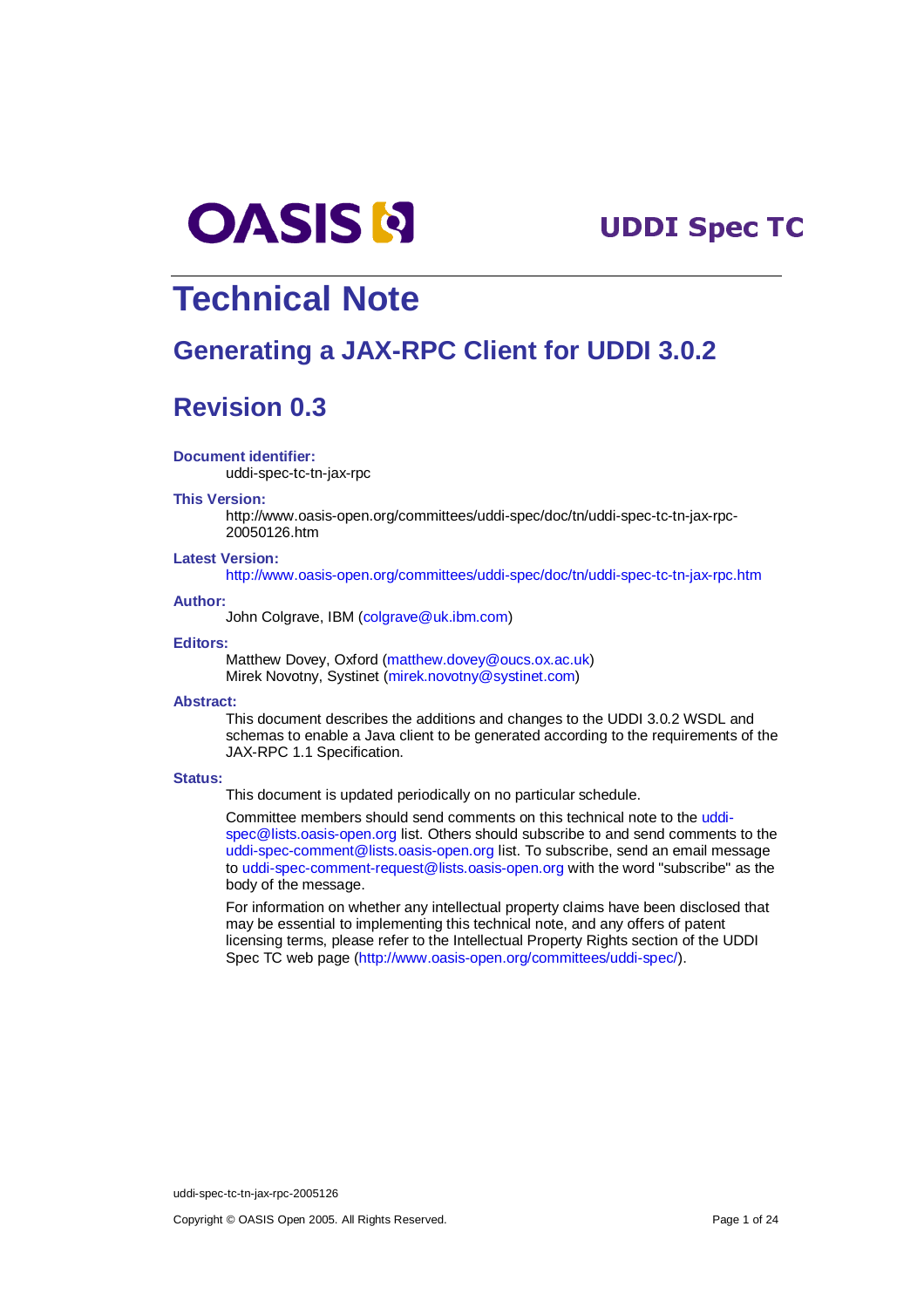# **Table of Contents**

| 1              |  |
|----------------|--|
| 11             |  |
| 1.2            |  |
| 1.3            |  |
| $\overline{2}$ |  |
| 2.1            |  |
| 2.2            |  |
| 2.2.1          |  |
| 2.2.2          |  |
| 2.2.3          |  |
| 2.2.4          |  |
| 2.3            |  |
| 2.3.1          |  |
| 2.3.2          |  |
| 2.4            |  |
| 3              |  |
| 3.1            |  |
|                |  |
|                |  |
|                |  |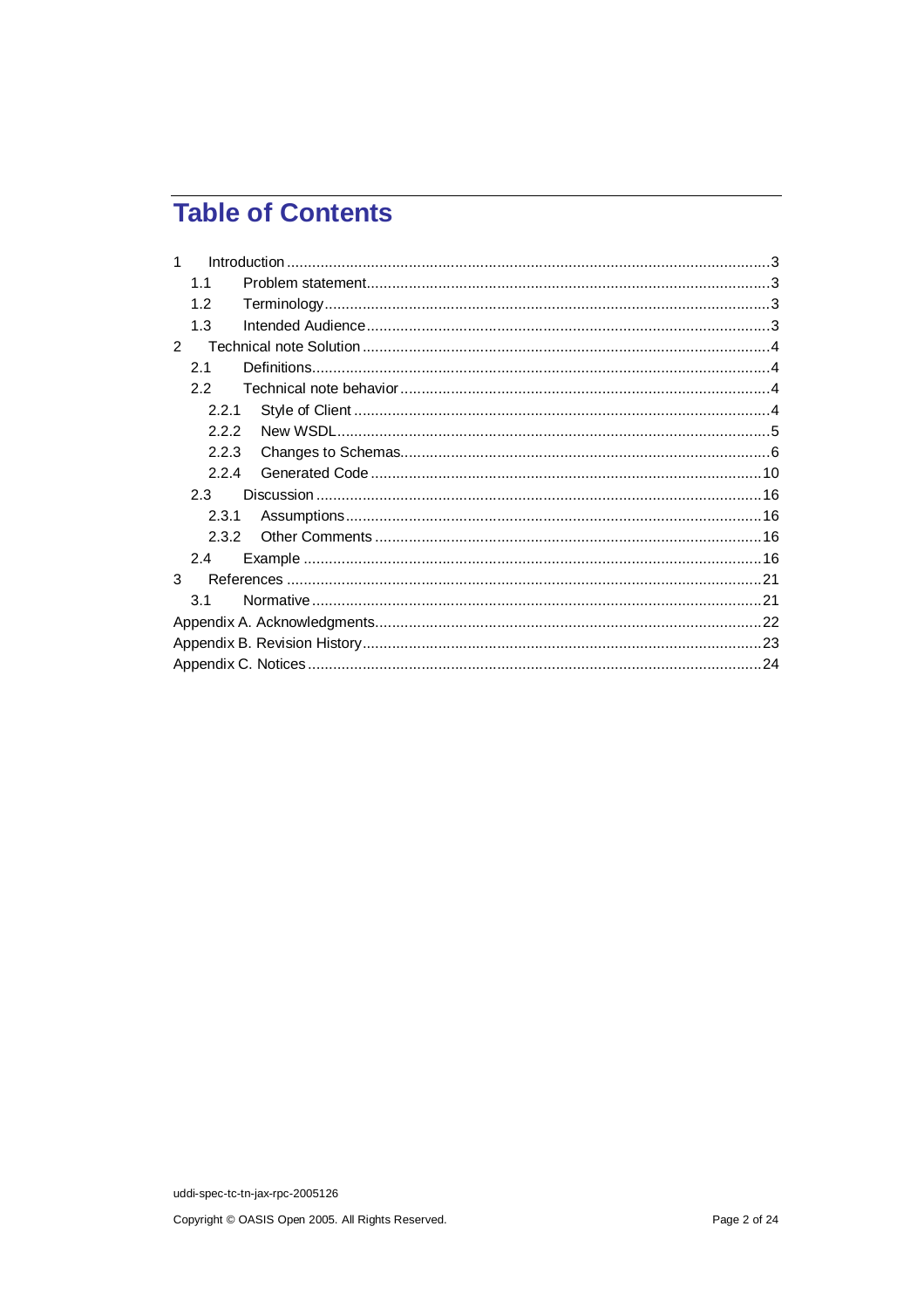# **1 Introduction**

This technical note describes how to generate a Java client for UDDI 3.0.2 using only the mandatory mappings from WSDL and XML Schema to Java in the JAX-RPC 1.1 Specification.

## **1.1 Problem statement**

There are several incompatible Java clients for UDDI V2 which prevents portability of UDDI applications and tools written in Java. This Technical Note aims to avoid a repetition of this for UDDI V3 by encouraging the use of a single JAX-RPC programming model for UDDI V3.

## **1.2 Terminology**

The key words must, must not, required, shall, shall not, should, should not, recommended, may, and optional in this document are to be interpreted as described in **[RFC2119]**.

## **1.3 Intended Audience**

This Technical Note is intended for anyone who intends to produce a Java client for UDDI 3.0.2.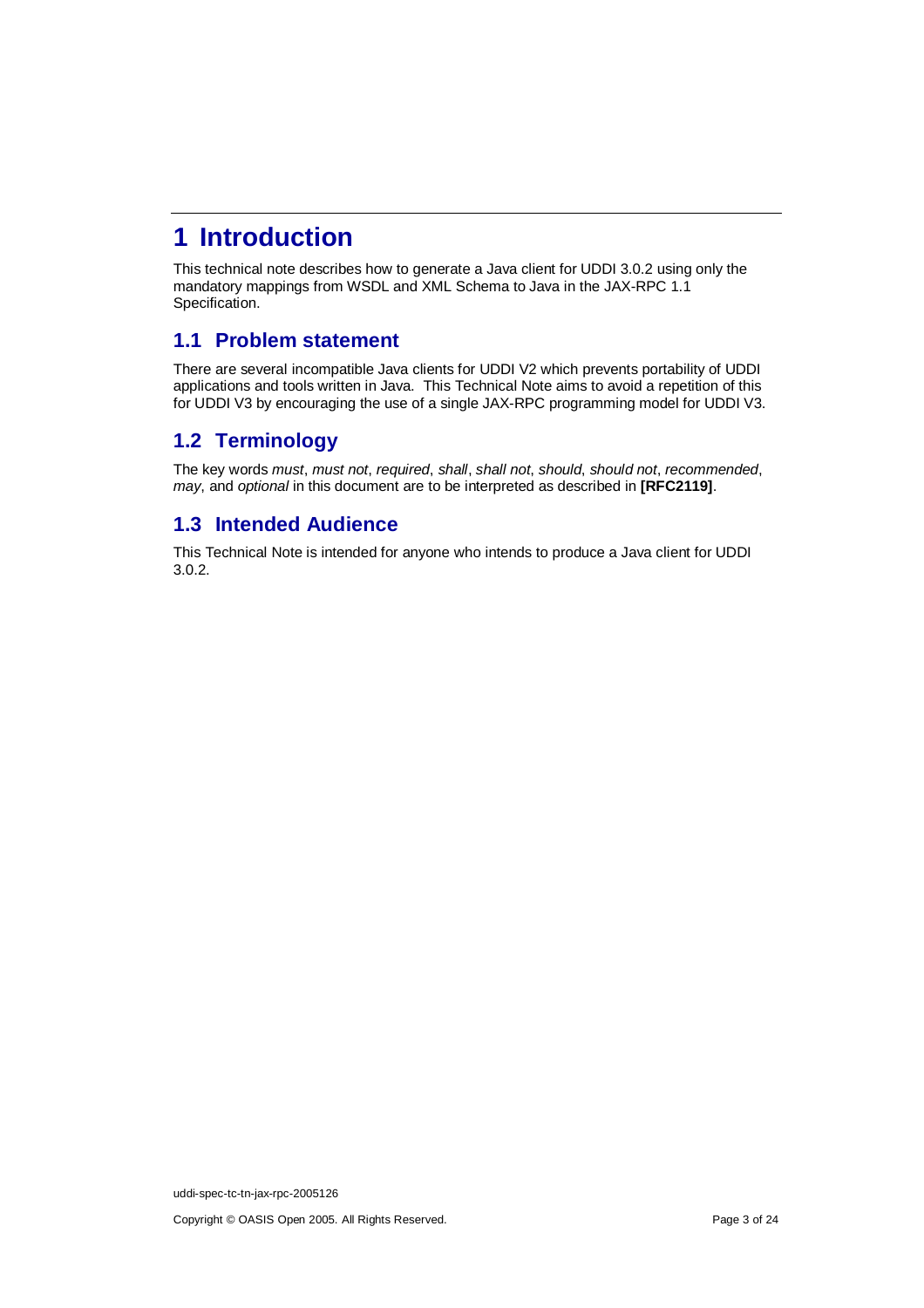# **2 Technical note Solution**

## **2.1 Definitions**

The reader is assumed to be familiar with WSDL, XML Schema and the JAX-RPC 1.1 specification. No new definitions are introduced with this Technical Note.

## **2.2 Technical note behavior**

The approach adopted is to make the minimum number of changes necessary to the UDDI WSDL and schemas to allow a Java client to be generated with the minimum number of occurrences of SOAPElement.

An important aspect is the mapping of XML namespaces to Java packages. Supporting portable Java applications requires that the same Java packages are used for the various XML namespaces. All of the code derived from WSDL is placed into a single package, org.uddi.v3.wsdl. Each XML Schema namespace is mapped to a different Java package. The following table shows the mappings used:

| XML Schema Namespace               | Java Package Name          |
|------------------------------------|----------------------------|
| http://www.w3.org/2000/09/xmldsig# | org.w3.schema.xmldsig      |
| urn:uddi-org:api_v3                | org.uddi.v3.schema.api     |
| urn: uddi-org: custody_v3          | org.uddi.v3.schema.custody |
| urn:uddi-org:sub_v3                | org.uddi.v3.schema.sub     |

## **2.2.1 Style of Client**

The JAX-RPC specification describes three types of client:

- 1. A client using generated stubs.
- 2. A client using a dynamic proxy.
- 3. A client using a Dynamic Invocation Interface (DII).

This Technical Note describes a client using generated stubs. As modified schemas are required, it is anticipated that UDDI client vendors will generate code from the modified schemas and package the generated code into a client for a particular runtime. This type of client is the most similar to the existing V2 Java clients. Note that the programming model does not depend on the runtime of either the client or the UDDI registry. All that is required is that the tool that generates the client code, and the associated runtime, conform to the JAX-RPC 1.1 specification.

Support for the dynamic proxy type of client is possible but requires that the WSDL and modified schemas be made available to every client.

Support for the DII type of client is also possible but also requires that the WSDL and modified schemas be made available, or a very low-level programming model is used in which the structure of the requests and responses is encoded in the application code.

There are two types of environment in which a JAX-RPC client can execute:

- 1. A J2SE environment.
- 2. A J2EE environment (a J2EE client container or one of several J2EE server containers).

This Technical Note describes the use of the J2SE environment. The main difference between the two environments is how the service is obtained. In the J2SE environment the

uddi-spec-tc-tn-jax-rpc-2005126

Copyright © OASIS Open 2005. All Rights Reserved. Page 4 of 24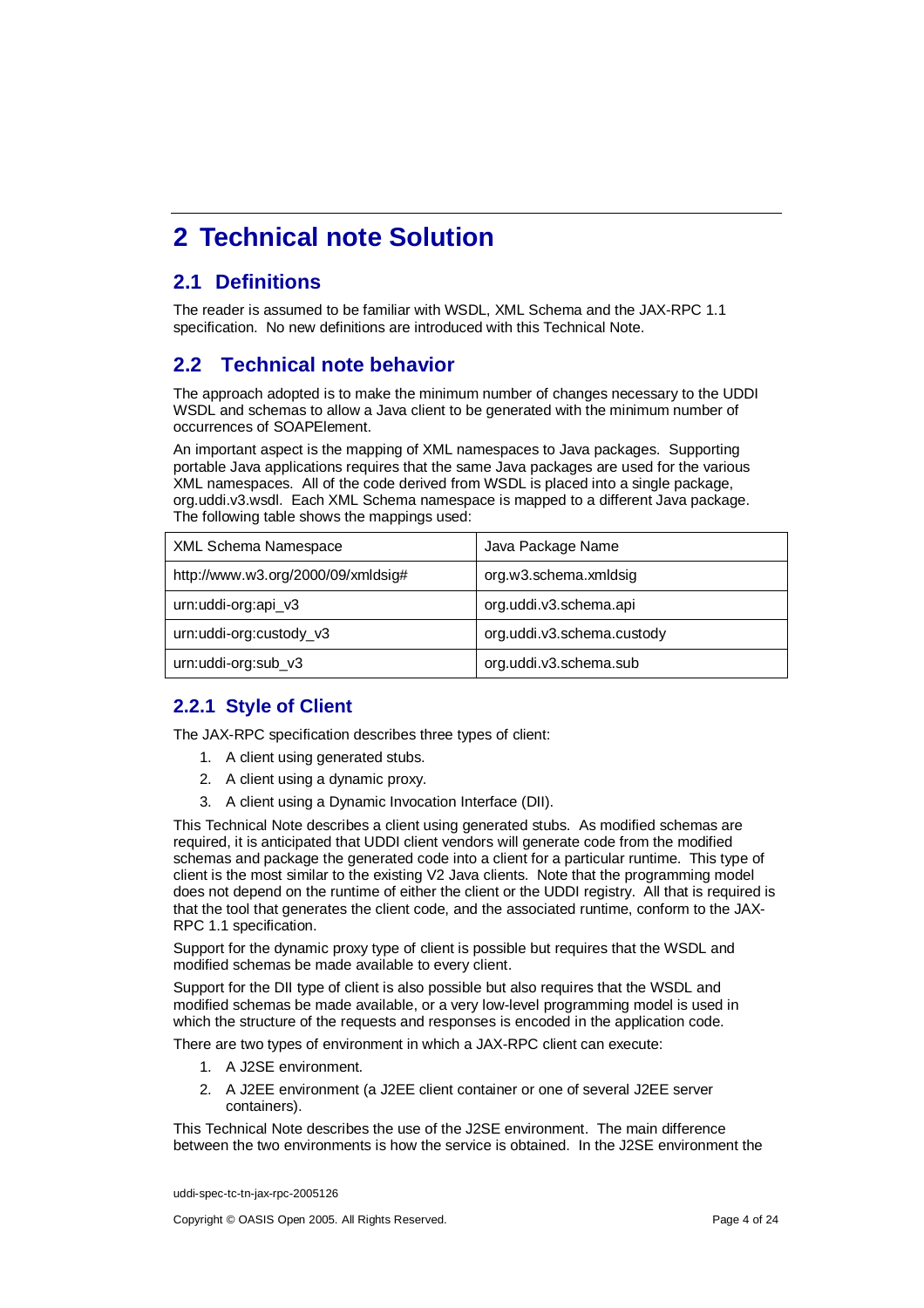application uses the ServiceFactory to create an instance of the generated service. In the J2EE environment, the application uses a JNDI lookup to obtain an instance of the service.

## **2.2.2 New WSDL**

### **2.2.2.1 Service WSDL**

JAX-RPC tools require a WSDL service file as input so that must be created as that is not part of the standard WSDL description of UDDI. Only some of the portTypes defined for UDDI 3.0.2 are relevant, so the WSDL service consists of ports for only the following bindings:

- 1. UDDI\_Inquiry\_SoapBinding
- 2. UDDI Publication SoapBinding
- 3. UDDI\_Security\_SoapBinding
- 4. UDDI CustodyTransfer SoapBinding
- 5. UDDI\_Subscription\_SoapBinding

The service WSDL is shown in figure 1.

```
<definitions xmlns="http://schemas.xmlsoap.org/wsdl/"
```

```
xmlns:uddi_api_v3_binding="urn:uddi-org:api_v3_binding"
         xmlns:uddi_custody_v3_binding="urn:uddi-org:custody_v3_binding"
         xmlns:uddi_sub_v3_binding="urn:uddi-org:sub_v3_binding"
         xmlns:soap="http://schemas.xmlsoap.org/wsdl/soap/"
         targetNamespace="urn:uddi-org:v3_service">
<import namespace="urn:uddi-org:api_v3_binding"
        location="uddi_api_v3_binding.wsdl"/>
<import namespace="urn:uddi-org:custody_v3_binding"
        location="uddi_custody_v3_binding.wsdl"/>
<import namespace="urn:uddi-org:sub_v3_binding"
        location="uddi_sub_v3_binding.wsdl"/>
<service name="UDDI_Service">
    <port name="UDDI_Inquiry_Port"
          binding="uddi_api_v3_binding:UDDI_Inquiry_SoapBinding">
        <soap:address location="http://localhost/uddi/inquire/"/>
    </port>
    <port name="UDDI_Publication_Port"
         binding="uddi_api_v3_binding:UDDI_Publication_SoapBinding">
        <soap:address location="http://localhost/uddi/publish/"/>
    </port>
    <port name="UDDI_Security_Port"
         binding="uddi_api_v3_binding:UDDI_Security_SoapBinding">
        <soap:address location="http://localhost/uddi/security/"/>
    </port>
    <port name="UDDI_Custody_Port"
     binding="uddi_custody_v3_binding:UDDI_CustodyTransfer_SoapBinding">
        <soap:address location="http://localhost/uddi/custody/"/>
    \langle /port >
    <port name="UDDI_Subscription_Port"
          binding="uddi_sub_v3_binding:UDDI_Subscription_SoapBinding">
        <soap:address location="http://localhost/uddi/subscription/"/>
    </port>
</service>
```
</definitions>

uddi-spec-tc-tn-jax-rpc-2005126

Copyright © OASIS Open 2005. All Rights Reserved. Page 5 of 24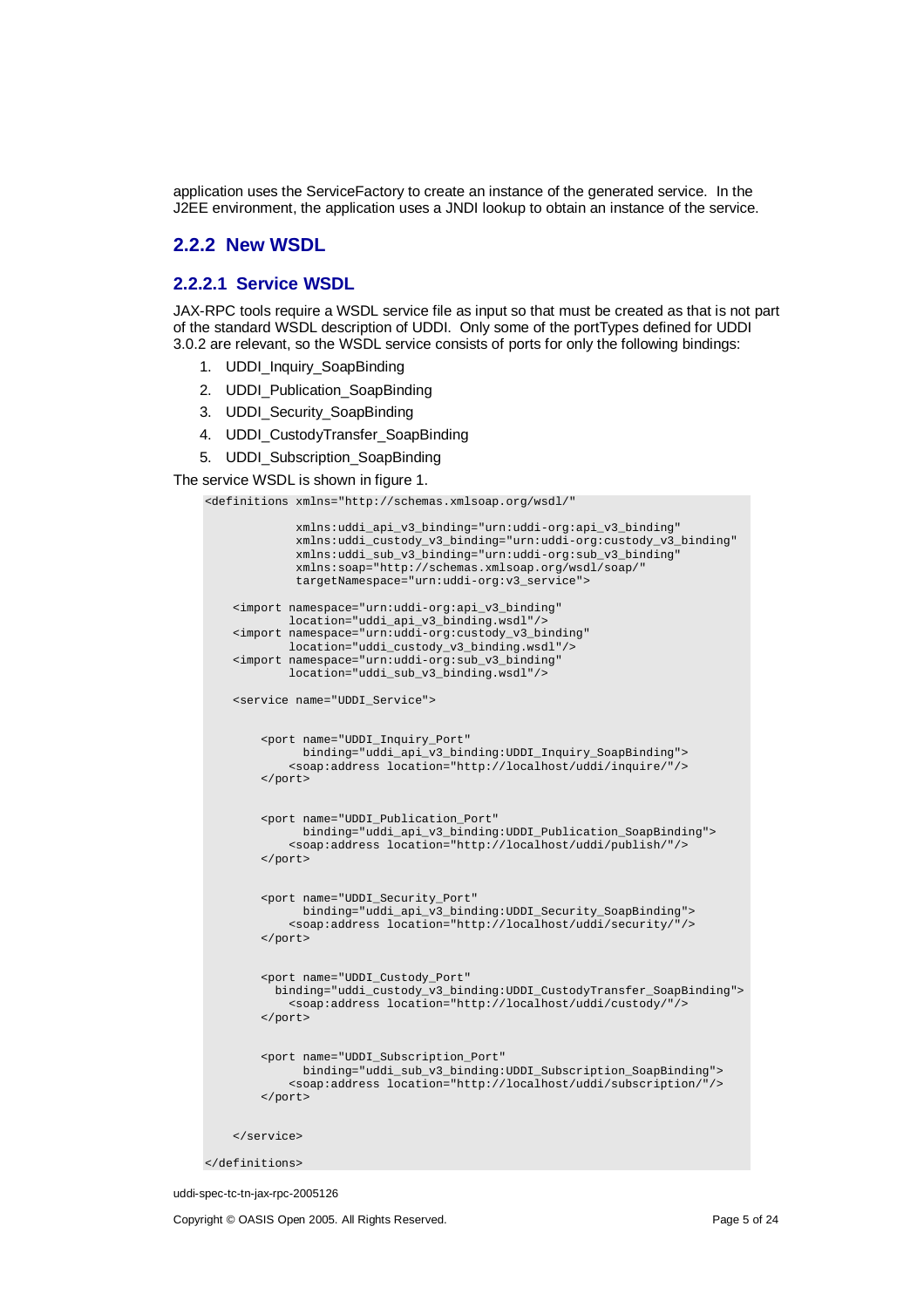## **2.2.3 Changes to Schemas**

Changes to the following schemas were made:

- 1. uddi\_v3.xsd
- 2. uddi\_v3custody.xsd
- 3. uddi\_v3subscription.xsd

The changes can be summarized as:

- 1. Removing the use of xsd:choice
- 2. Removing the use of the final attribute

These are the only XML Schema constructs used for which support in JAX-RPC 1.1 is described as Optional in the JAX-RPC 1.1 Specification. In practice this means that JAX-RPC tools will either not generate code for these constructs or will generate non-standard code.

The details of the changes to each schema file are in the following sections, with the exception of the removal of the use of the final attribute as that was pervasive.

## **2.2.3.1 Changes to uddi\_v3.xsd**

The use of xsd:choice was removed from the bindingTemplate complexType.

This was the original definition:

```
<xsd:complexType name="bindingTemplate" final="restriction">
    <xsd:sequence>
       <xsd:element ref="uddi:description"
                    minOccurs="0"
                    maxOccurs="unbounded"/>
       <xsd:choice>
            <xsd:element ref="uddi:accessPoint"/>
            <xsd:element ref="uddi:hostingRedirector"/>
       </xsd:choice>
        <xsd:element ref="uddi:tModelInstanceDetails" minOccurs="0"/>
       <xsd:element ref="uddi:categoryBag" minOccurs="0"/>
       <xsd:element ref="dsig:Signature"
                    minOccurs="0"
                    maxOccurs="unbounded"/>
    </xsd:sequence>
    <xsd:attribute name="bindingKey" type="uddi:bindingKey" use="optional"/>
    <xsd:attribute name="serviceKey" type="uddi:serviceKey" use="optional"/>
</xsd:complexType>
```
and this is the new definition:

```
<xsd:complexType name="bindingTemplate">
    <xsd:sequence>
        <xsd:element ref="uddi:description"
                     minOccurs="0"
                     maxOccurs="unbounded"/>
       <xsd:element ref="uddi:accessPoint" minOccurs="0"/>
        <xsd:element ref="uddi:hostingRedirector" minOccurs="0"/>
        <xsd:element ref="uddi:tModelInstanceDetails" minOccurs="0"/>
        <xsd:element ref="uddi:categoryBag" minOccurs="0"/>
        <xsd:element ref="dsig:Signature"
                    minOccurs="0"
                    maxOccurs="unbounded"/>
    </xsd:sequence>
    <xsd:attribute name="bindingKey" type="uddi:bindingKey" use="optional"/>
    <xsd:attribute name="serviceKey" type="uddi:serviceKey" use="optional"/>
</xsd:complexType>
```
The use of xsd:choice was removed from the categoryBag complexType.

This was the original definition:

```
<xsd:complexType name="categoryBag" final="restriction">
   <xsd:choice>
       <xsd:sequence>
            <xsd:element ref="uddi:keyedReference" maxOccurs="unbounded"/>
            <xsd:element ref="uddi:keyedReferenceGroup"
                        minOccurs="0"
                         maxOccurs="unbounded"/>
```

```
uddi-spec-tc-tn-jax-rpc-2005126
```
Copyright © OASIS Open 2005. All Rights Reserved. Page 6 of 24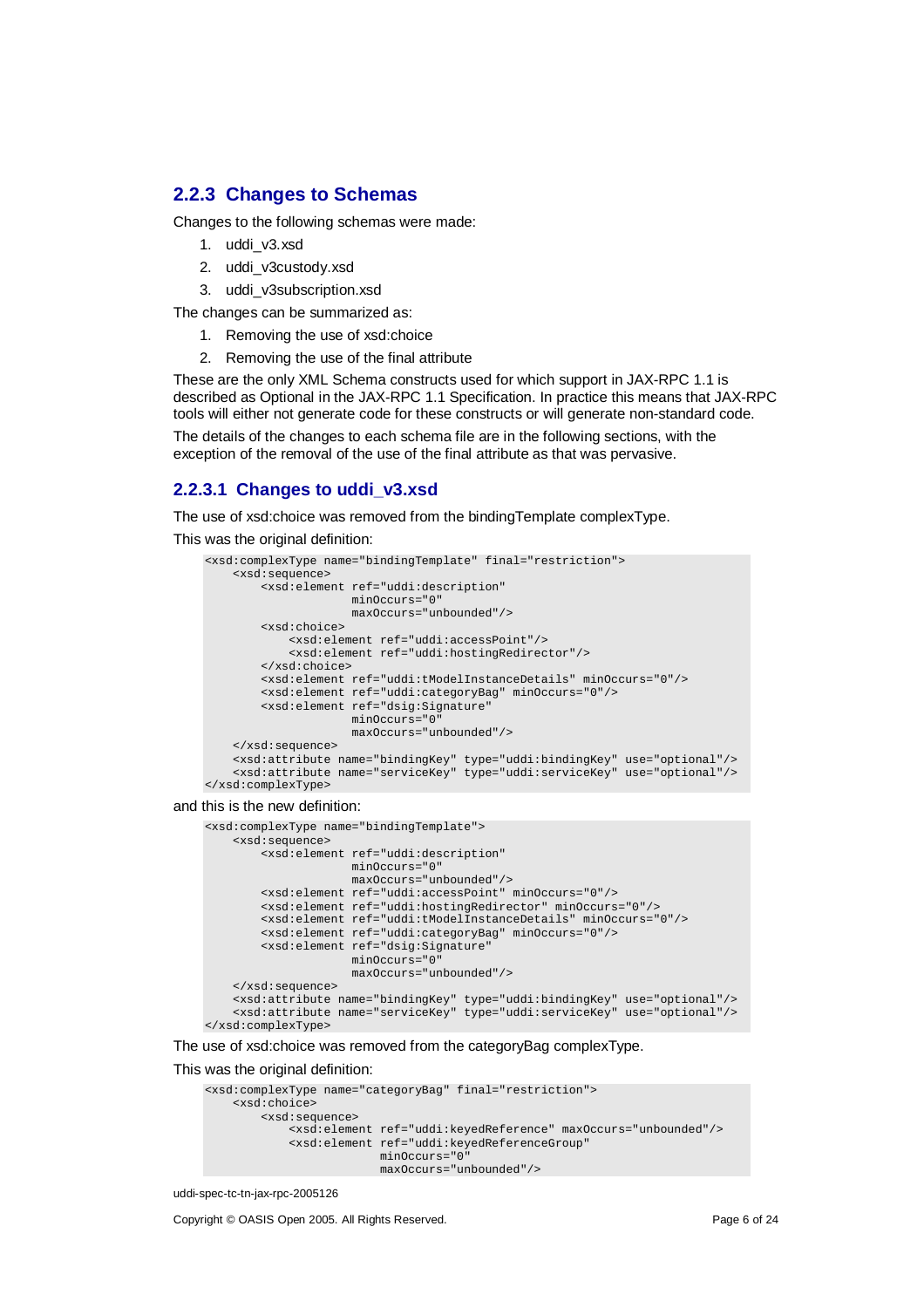```
</xsd:sequence>
        <xsd:element ref="uddi:keyedReferenceGroup" maxOccurs="unbounded"/>
    </xsd:choice>
</xsd:complexType>
```
and this is the new definition:

```
<xsd:complexType name="categoryBag">
    <xsd:sequence>
        <xsd:element ref="uddi:keyedReference"
                     minOccurs="0"
                     maxOccurs="unbounded"/>
        <xsd:element ref="uddi:keyedReferenceGroup"
                     minOccurs="0"
                     maxOccurs="unbounded"/>
    </xsd:sequence>
</xsd:complexType>
```
The use of xsd:choice was removed from the instanceDetails complexType.

#### This was the original definition:

```
<xsd:complexType name="instanceDetails" final="restriction">
    <xsd:sequence>
        <xsd:element ref="uddi:description"
                     minOccurs="0"
                    maxOccurs="unbounded"/>
        <xsd:choice>
            <xsd:sequence>
                <xsd:element ref="uddi:overviewDoc" maxOccurs="unbounded"/>
                <xsd:element ref="uddi:instanceParms" minOccurs="0"/>
            </xsd:sequence>
            <xsd:element ref="uddi:instanceParms"/>
        </xsd:choice>
    </xsd:sequence>
</xsd:complexType>
```
#### and this is the new definition:

```
<xsd:complexType name="instanceDetails">
    <xsd:sequence>
        <xsd:element ref="uddi:description"
                     minOccurs="0"
                    maxOccurs="unbounded"/>
        <xsd:element ref="uddi:overviewDoc"
                    minOccurs="0"
                     maxOccurs="unbounded"/>
        <xsd:element ref="uddi:instanceParms" minOccurs="0"/>
    </xsd:sequence>
</xsd:complexType>
```
The use of xsd:choice was removed from the keysOwned complexType.

#### This was the original definition:

```
<xsd:complexType name="keysOwned" final="restriction">
    <xsd:choice>
        <xsd:sequence>
            <xsd:element ref="uddi:fromKey"/>
            <xsd:element ref="uddi:toKey" minOccurs="0"/>
        </xsd:sequence>
        <xsd:element ref="uddi:toKey"/>
    </xsd:choice>
</xsd:complexType>
```
and this is the new definition:

```
<xsd:complexType name="keysOwned">
    <xsd:sequence>
        <xsd:element ref="uddi:fromKey" minOccurs="0"/>
        <xsd:element ref="uddi:toKey" minOccurs="0"/>
    </xsd:sequence>
</xsd:complexType>
```
The use of xsd:choice was removed from the overviewDoc complexType.

#### This was the original definition:

```
<xsd:complexType name="overviewDoc" final="restriction">
   <xsd:choice>
       <xsd:sequence>
```
uddi-spec-tc-tn-jax-rpc-2005126

Copyright © OASIS Open 2005. All Rights Reserved. Page 7 of 24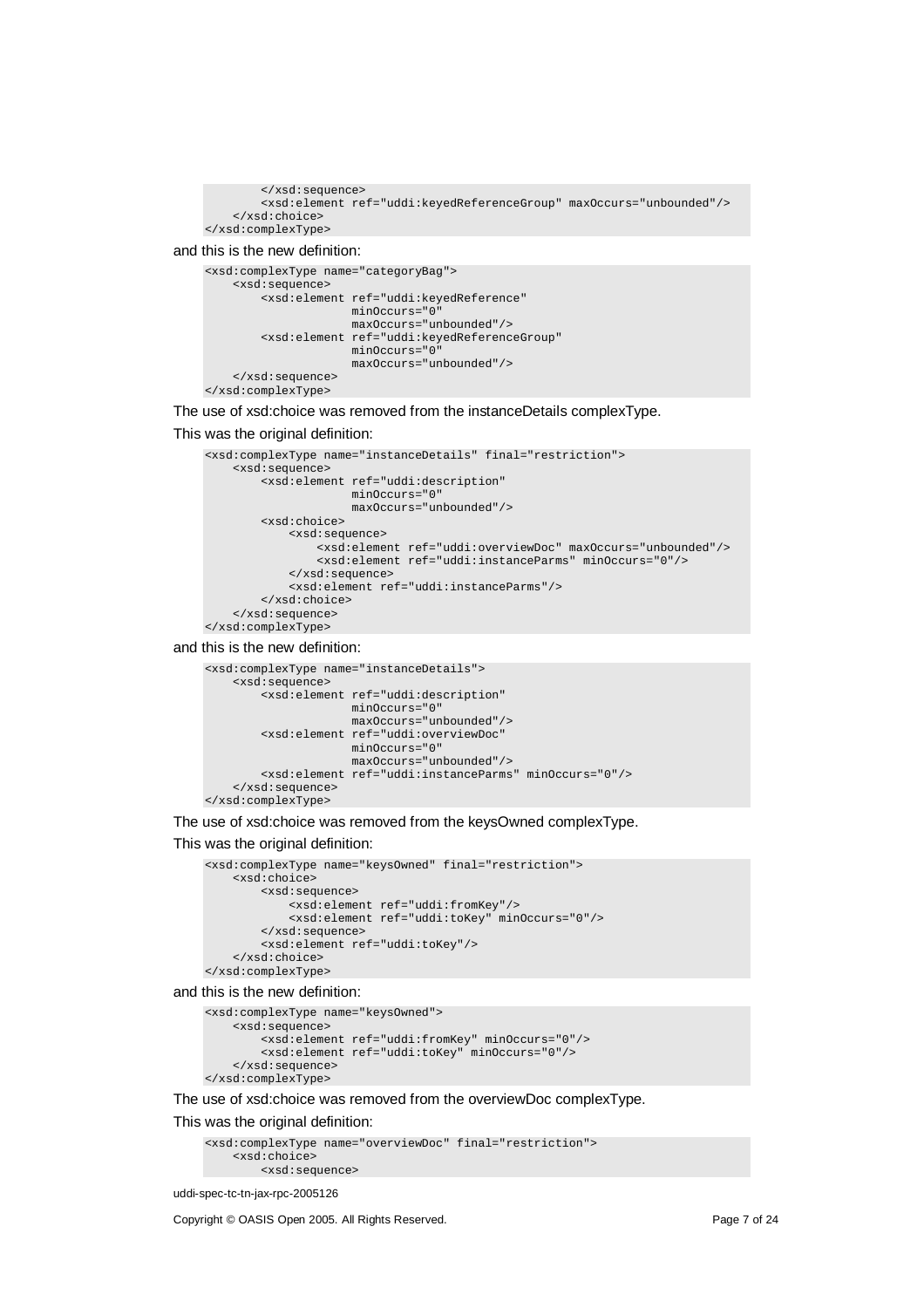```
<xsd:element ref="uddi:description" maxOccurs="unbounded"/>
            <xsd:element ref="uddi:overviewURL" minOccurs="0"/>
        </xsd:sequence>
        <xsd:element ref="uddi:overviewURL"/>
    </xsd:choice>
</xsd:complexType>
```
and this is the new definition:

```
<xsd:complexType name="overviewDoc">
    <xsd:sequence>
       <xsd:element ref="uddi:description"
                     minOccurs="0"
                     maxOccurs="unbounded"/>
        <xsd:element ref="uddi:overviewURL" minOccurs="0"/>
    </xsd:sequence>
</xsd:complexType>
```
The use of xsd:choice was removed from the find\_relatedBusinesses complexType.

#### This was the original definition:

```
<xsd:complexType name="find_relatedBusinesses" final="restriction">
    <xsd:sequence>
        <xsd:element ref="uddi:authInfo" minOccurs="0"/>
        <xsd:element ref="uddi:findQualifiers" minOccurs="0"/>
        <xsd:choice>
            <xsd:element ref="uddi:businessKey"/>
            <xsd:element ref="uddi:fromKey"/>
            <xsd:element ref="uddi:toKey"/>
        </xsd:choice>
        <xsd:element ref="uddi:keyedReference" minOccurs="0"/>
    </xsd:sequence>
    <xsd:attribute name="maxRows" type="xsd:int" use="optional"/>
    <xsd:attribute name="listHead" type="xsd:int" use="optional"/>
</xsd:complexType>
```
#### and this is the new definition:

```
<xsd:complexType name="find_relatedBusinesses">
    <xsd:sequence>
        <xsd:element ref="uddi:authInfo" minOccurs="0"/>
        <xsd:element ref="uddi:findQualifiers" minOccurs="0"/>
        <xsd:element ref="uddi:businessKey" minOccurs="0"/>
        <xsd:element ref="uddi:fromKey" minOccurs="0"/>
        <xsd:element ref="uddi:toKey" minOccurs="0"/>
        <xsd:element ref="uddi:keyedReference" minOccurs="0"/>
    </xsd:sequence>
    <xsd:attribute name="maxRows" type="xsd:int" use="optional"/>
    <xsd:attribute name="listHead" type="xsd:int" use="optional"/>
</xsd:complexType>
```
### **2.2.3.2 Changes to uddi\_v3custody.xsd**

The use of xsd:choice was removed from the discard\_transferToken complexType. This was the original definition:

```
<xsd:complexType name="discard_transferToken" final="restriction">
    <xsd:sequence>
        <xsd:element ref="uddi:authInfo" minOccurs="0"/>
            <xsd:choice>
                <xsd:element ref="uddi_custody:transferToken"/>
                <xsd:element ref="uddi_custody:keyBag"/>
            </xsd:choice>
    </xsd:sequence>
</xsd:complexType>
```
and this is the new definition:

```
<xsd:complexType name="discard_transferToken">
    <xsd:sequence>
       <xsd:element ref="uddi:authInfo" minOccurs="0"/>
        <xsd:element ref="uddi_custody:transferToken" minOccurs="0"/>
        <xsd:element ref="uddi_custody:keyBag" minOccurs="0"/>
    </xsd:sequence>
</xsd:complexType>
```
uddi-spec-tc-tn-jax-rpc-2005126

Copyright © OASIS Open 2005. All Rights Reserved. Page 8 of 24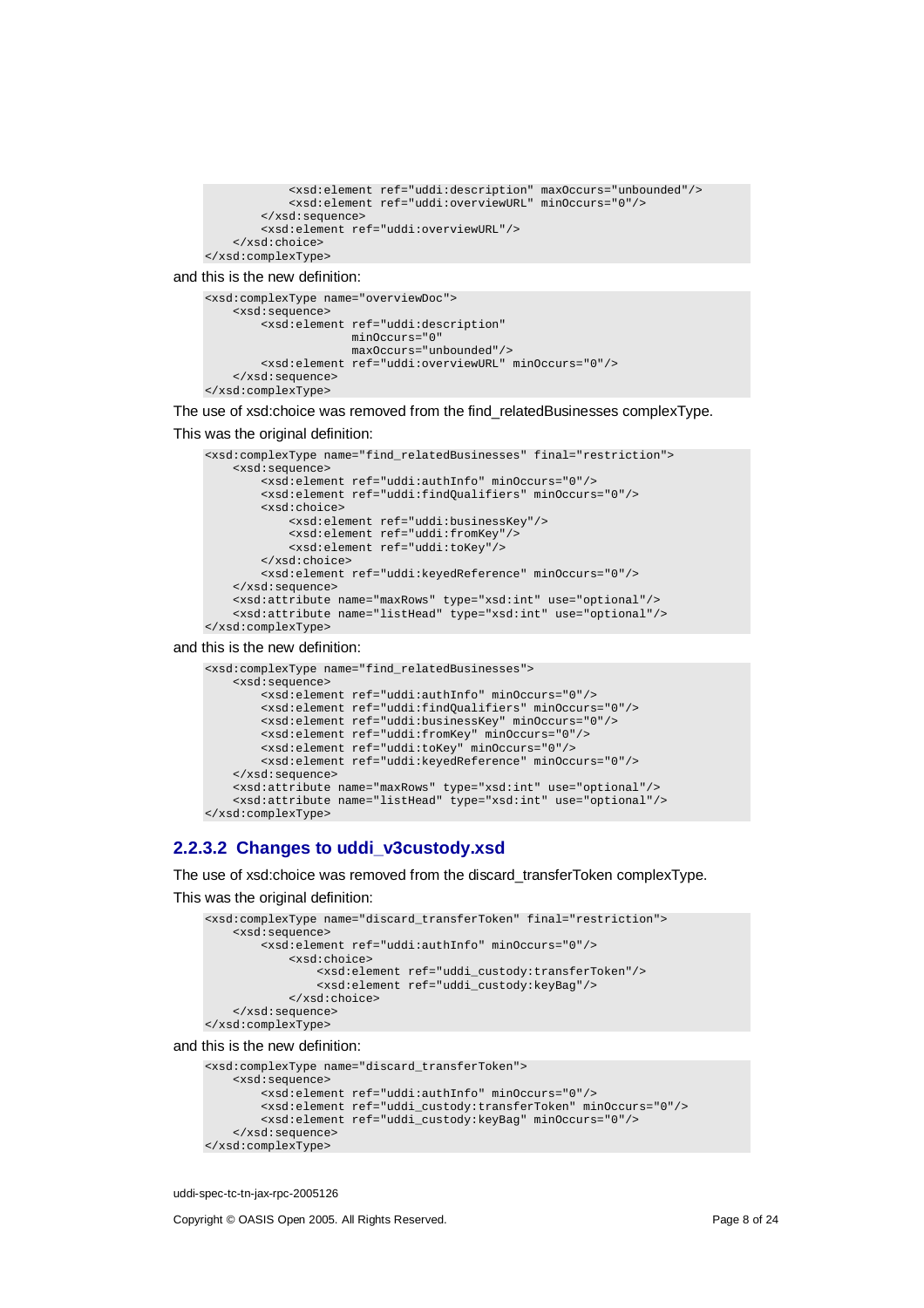#### **2.2.3.3 Changes to uddi\_v3subscription.xsd**

The attributes elementFormDefault="qualified" and attributeFormDefault="qualified" were removed as they are incorrect.

The use of xsd:choice was removed from the keyBag complexType.

This was the original definition:

```
<xsd:complexType name="keyBag" final="restriction">
    <xsd:sequence>
        <xsd:element ref="uddi_sub:deleted"/>
        <xsd:choice>
            <xsd:element ref="uddi:tModelKey" maxOccurs="unbounded"/>
            <xsd:element ref="uddi:businessKey" maxOccurs="unbounded"/>
            <xsd:element ref="uddi:serviceKey" maxOccurs="unbounded"/>
            <xsd:element ref="uddi:bindingKey" maxOccurs="unbounded"/>
        </xsd:choice>
    </xsd:sequence>
</xsd:complexType>
```
and this is the new definition:

```
<xsd:complexType name="keyBag">
    <xsd:sequence>
        <xsd:element ref="uddi_sub:deleted"/>
        <xsd:element ref="uddi:tModelKey"
                     minOccurs="0"
                     maxOccurs="unbounded"/>
        <xsd:element ref="uddi:businessKey"
                     minOccurs="0"
                     maxOccurs="unbounded"/>
        <xsd:element ref="uddi:serviceKey"
                     minOccurs="0"
                     maxOccurs="unbounded"/>
        <xsd:element ref="uddi:bindingKey"
                     minOccurs="0" maxOccurs="unbounded"/>
    </xsd:sequence>
</xsd:complexType>
```
The use of xsd:choice was removed from the subscriptionResultsList complexType.

#### This was the original definition:

```
<xsd:complexType name="subscriptionResultsList" final="restriction">
    <xsd:sequence>
        <xsd:element ref="uddi_sub:chunkToken" minOccurs="0"/>
        <xsd:element ref="uddi_sub:coveragePeriod"/>
        <xsd:element ref="uddi_sub:subscription"/>
        <xsd:choice minOccurs="0">
            <xsd:element ref="uddi:bindingDetail"/>
            <xsd:element ref="uddi:businessDetail"/>
            <xsd:element ref="uddi:serviceDetail"/>
            <xsd:element ref="uddi:tModelDetail"/>
            <xsd:element ref="uddi:businessList"/>
            <xsd:element ref="uddi:relatedBusinessesList"/>
            <xsd:element ref="uddi:serviceList"/>
            <xsd:element ref="uddi:tModelList"/>
            <xsd:element ref="uddi:assertionStatusReport"/>
        </xsd:choice>
        <xsd:element ref="uddi_sub:keyBag"
                     minOccurs="0"
                     maxOccurs="unbounded"/>
    </xsd:sequence>
    <xsd:attribute name="someResultsUnavailable"
                   type="xsd:boolean"
                   use="optional"/>
</xsd:complexType>
```
and this is the new definition:

```
uddi-spec-tc-tn-jax-rpc-2005126
    <xsd:complexType name="subscriptionResultsList">
        <xsd:sequence>
            <xsd:element ref="uddi_sub:chunkToken" minOccurs="0"/>
             <xsd:element ref="uddi_sub:coveragePeriod"/>
             <xsd:element ref="uddi_sub:subscription"/>
             <xsd:element ref="uddi:bindingDetail" minOccurs="0"/>
             <xsd:element ref="uddi:businessDetail" minOccurs="0"/>
            <xsd:element ref="uddi:serviceDetail" minOccurs="0"/>
```
Copyright © OASIS Open 2005. All Rights Reserved. Page 9 of 24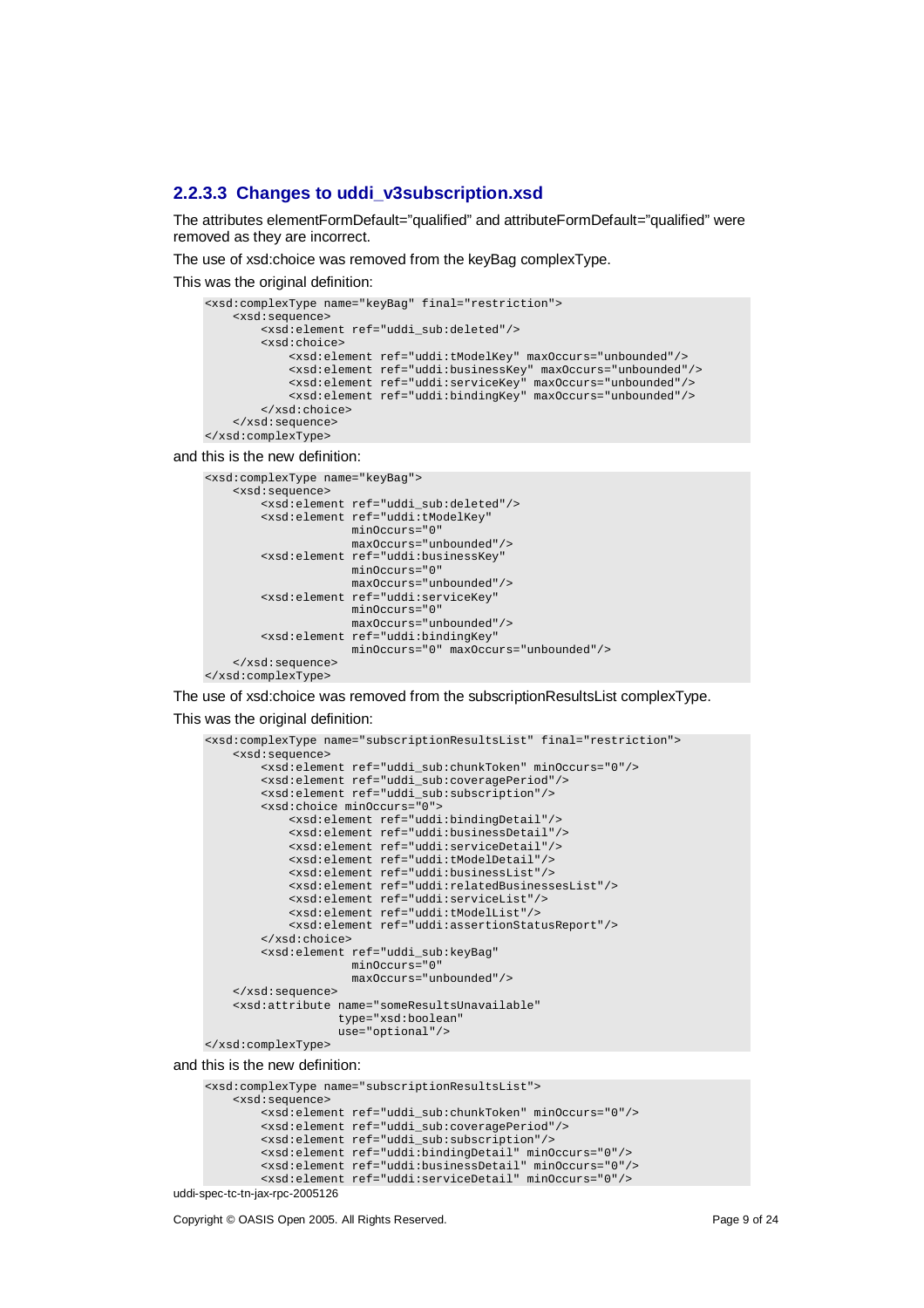```
<xsd:element ref="uddi:tModelDetail" minOccurs="0"/>
    <xsd:element ref="uddi:businessList" minOccurs="0"/>
    <xsd:element ref="uddi:relatedBusinessesList" minOccurs="0"/>
    <xsd:element ref="uddi:serviceList" minOccurs="0"/>
    <xsd:element ref="uddi:tModelList" minOccurs="0"/>
    <xsd:element ref="uddi:assertionStatusReport" minOccurs="0"/>
    <xsd:element ref="uddi_sub:keyBag"
                minOccurs="0"
                 maxOccurs="unbounded"/>
</xsd:sequence>
<xsd:attribute name="someResultsUnavailable"
               type="xsd:boolean"
               use="optional"/>
```
</xsd:complexType>

The use of xsd:choice was removed from the subscriptionFilter complexType.

#### This was the original definition:

```
<xsd:complexType name="subscriptionFilter" final="restriction">
    <xsd:choice>
        <xsd:element ref="uddi:find_binding"/>
        <xsd:element ref="uddi:find_business"/>
        <xsd:element ref="uddi:find_relatedBusinesses"/>
        <xsd:element ref="uddi:find_service"/>
        <xsd:element ref="uddi:find_tModel"/>
       <xsd:element ref="uddi:get_bindingDetail"/>
        <xsd:element ref="uddi:get_businessDetail"/>
       <xsd:element ref="uddi:get_serviceDetail"/>
        <xsd:element ref="uddi:get_tModelDetail"/>
       <xsd:element ref="uddi:get_assertionStatusReport"/>
    </xsd:choice>
```
</xsd:complexType>

and this is the new definition:

```
<xsd:complexType name="subscriptionFilter">
    <xsd:sequence>
        <xsd:element ref="uddi:find_binding" minOccurs="0"/>
        <xsd:element ref="uddi:find_business" minOccurs="0"/>
        <xsd:element ref="uddi:find_relatedBusinesses" minOccurs="0"/>
        <xsd:element ref="uddi:find_service" minOccurs="0"/>
        <xsd:element ref="uddi:find_tModel" minOccurs="0"/>
        <xsd:element ref="uddi:get_bindingDetail" minOccurs="0"/>
        <xsd:element ref="uddi:get_businessDetail" minOccurs="0"/>
        <xsd:element ref="uddi:get_serviceDetail" minOccurs="0"/>
        <xsd:element ref="uddi:get_tModelDetail" minOccurs="0"/>
        <xsd:element ref="uddi:get_assertionStatusReport" minOccurs="0"/>
    </xsd:sequence>
</xsd:complexType>
```
## **2.2.4 Generated Code**

This section describes the code generated from the WSDL and a representative sample of code generated from the schemas. The code has been edited to make it easier to read and so is unlikely to match exactly the code produced by any particular JAX-RPC 1.1 tool but it should be functionally equivalent.

### **2.2.4.1 Code Generated from WSDL**

### **2.2.4.1.1 Generated Service Interface**

This is the Java interface generated from the wsdl:service definition:

uddi-spec-tc-tn-jax-rpc-2005126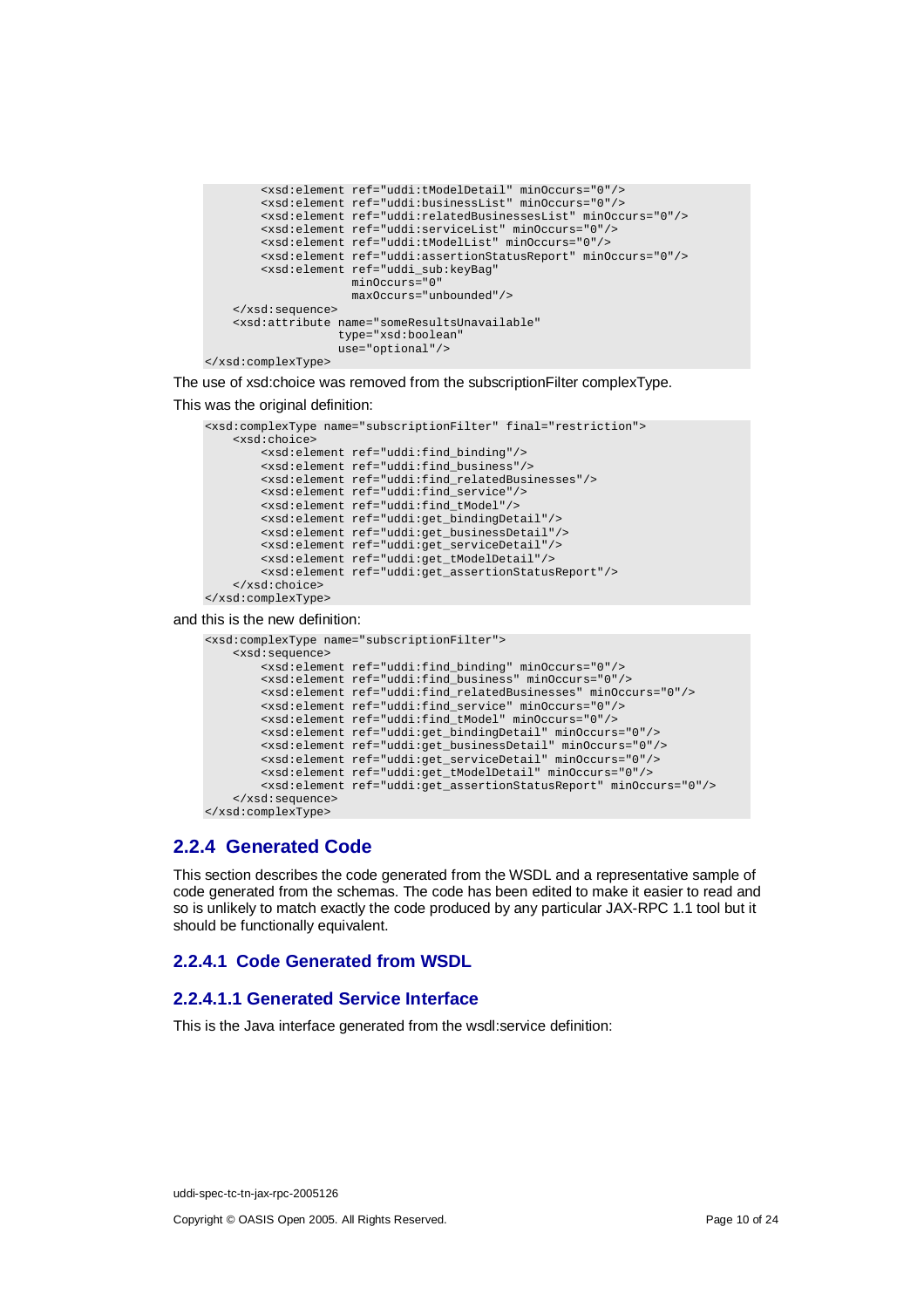```
package org.uddi.v3.wsdl;
import javax.xml.rpc.Service;
import javax.xml.rpc.ServiceException;
public interface UDDI_Service extends Service
{
   UDDI_Security_PortType getUDDI_Security_Port() throws ServiceException;
   UDDI_CustodyTransfer_PortType getUDDI_Custody_Port() throws
ServiceException;
   UDDI_Inquiry_PortType getUDDI_Inquiry_Port() throws ServiceException;
   UDDI_Publication_PortType getUDDI_Publication_Port() throws
ServiceException;
   UDDI_Subscription_PortType getUDDI_Subscription_Port() throws
ServiceException;
}
```
### **2.2.4.1.2 Inquiry portType Interface**

This is the Java interface generated from the inquiry portType:

```
package org.uddi.v3.wsdl;
import java.rmi.Remote;
import java.rmi.RemoteException;
import org.uddi.v3.schema.api.*;
public interface UDDI_Inquiry_PortType extends Remote
{
    BindingDetail find_binding(Find_binding body) throws RemoteException,
DispositionReport;
    BusinessList find_business(Find_business body) throws RemoteException,
DispositionReport;
    RelatedBusinessesList find_relatedBusinesses(Find_relatedBusinesses body)
throws RemoteException, DispositionReport;
    ServiceList find_service(Find_service body) throws RemoteException,
DispositionReport;
    TModelList find_tModel(Find_tModel body) throws RemoteException,
DispositionReport;
    BindingDetail get_bindingDetail(Get_bindingDetail body) throws
RemoteException, DispositionReport;
    BusinessDetail get_businessDetail(Get_businessDetail body) throws
RemoteException, DispositionReport;
    OperationalInfos get_operationalInfo(Get_operationalInfo body) throws
RemoteException, DispositionReport;
    ServiceDetail get_serviceDetail(Get_serviceDetail body) throws
RemoteException, DispositionReport;
    TModelDetail get_tModelDetail(Get_tModelDetail body) throws
RemoteException, DispositionReport;
}
```
## **2.2.4.1.3 Publication portType Interface**

This is the Java interface generated from the publication portType:

uddi-spec-tc-tn-jax-rpc-2005126 Copyright © OASIS Open 2005. All Rights Reserved. Page 11 of 24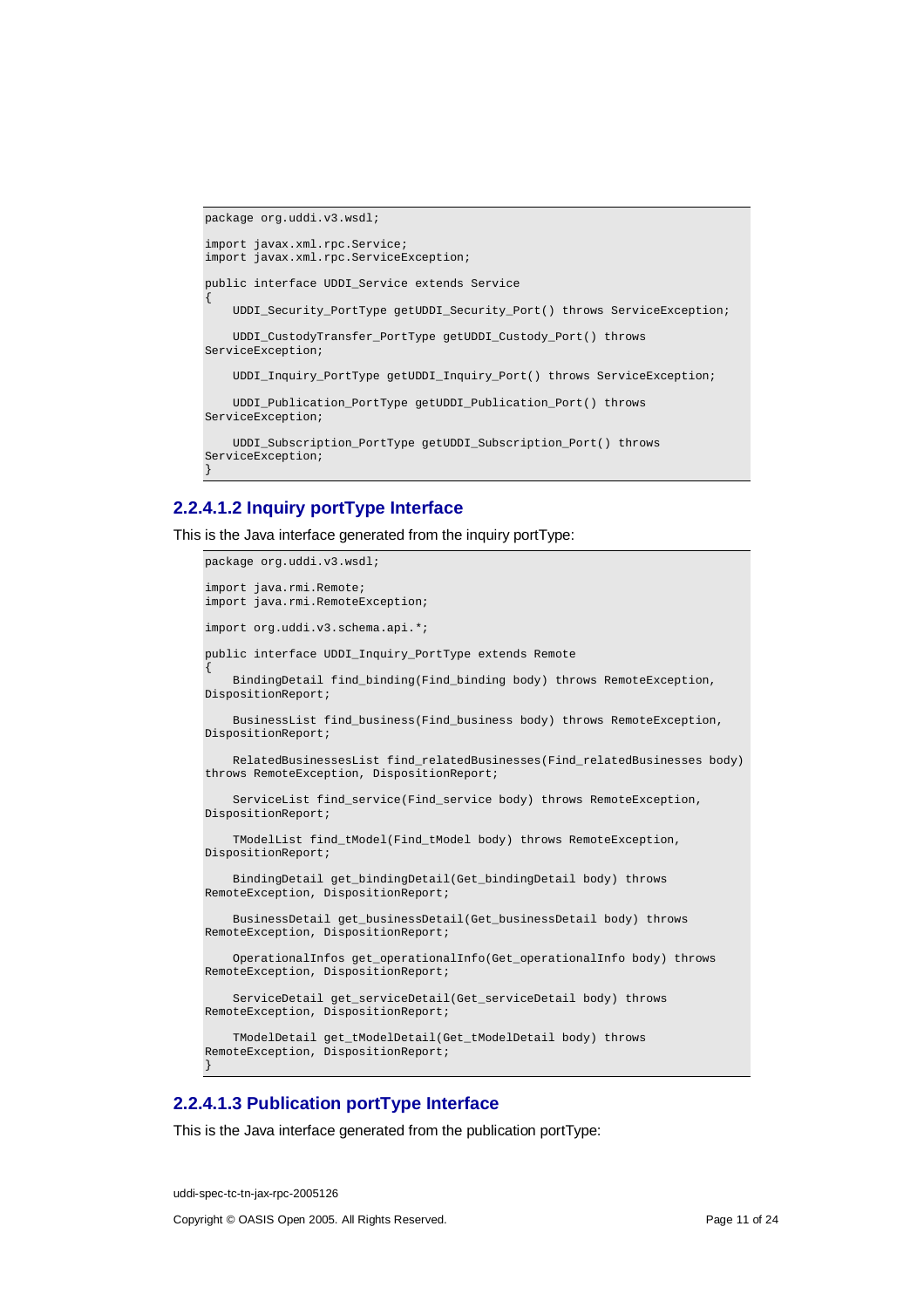```
package org.uddi.v3.wsdl;
```
{

```
import java.rmi.Remote;
import java.rmi.RemoteException;
```
import org.uddi.v3.schema.api.\*;

public interface UDDI\_Publication\_PortType extends Remote

void add\_publisherAssertions(Add\_publisherAssertions body) throws RemoteException, DispositionReport;

void delete binding(Delete binding body) throws RemoteException, DispositionReport;

void delete\_business(Delete\_business body) throws RemoteException, DispositionReport;

void delete\_publisherAssertions(Delete\_publisherAssertions body) throws RemoteException, DispositionReport;

void delete\_service(Delete\_service body) throws RemoteException, DispositionReport;

void delete\_tModel(Delete\_tModel body) throws RemoteException, DispositionReport;

AssertionStatusReport get\_assertionStatusReport(Get\_assertionStatusReport body) throws RemoteException, DispositionReport;

PublisherAssertions get\_publisherAssertions(Get\_publisherAssertions body) throws RemoteException, DispositionReport;

RegisteredInfo get\_registeredInfo(Get\_registeredInfo body) throws RemoteException, DispositionReport;

BindingDetail save\_binding(Save\_binding body) throws RemoteException, DispositionReport;

BusinessDetail save\_business(Save\_business body) throws RemoteException, DispositionReport;

ServiceDetail save\_service(Save\_service body) throws RemoteException, DispositionReport;

TModelDetail save\_tModel(Save\_tModel body) throws RemoteException, DispositionReport;

PublisherAssertions set\_publisherAssertions(Set\_publisherAssertions body) throws RemoteException, DispositionReport; }

## **2.2.4.1.4 Security portType Interface**

This is the Java interface generated from the security portType:

```
package org.uddi.v3.wsdl;
import java.rmi.Remote;
import java.rmi.RemoteException;
import org.uddi.v3.schema.api.*;
public interface UDDI_Security_PortType extends Remote
{
    void discard_authToken(Discard_authToken body) throws RemoteException,
DispositionReport;
    AuthToken get_authToken(Get_authToken body) throws RemoteException,
DispositionReport;
}
```
uddi-spec-tc-tn-jax-rpc-2005126

Copyright © OASIS Open 2005. All Rights Reserved. Page 12 of 24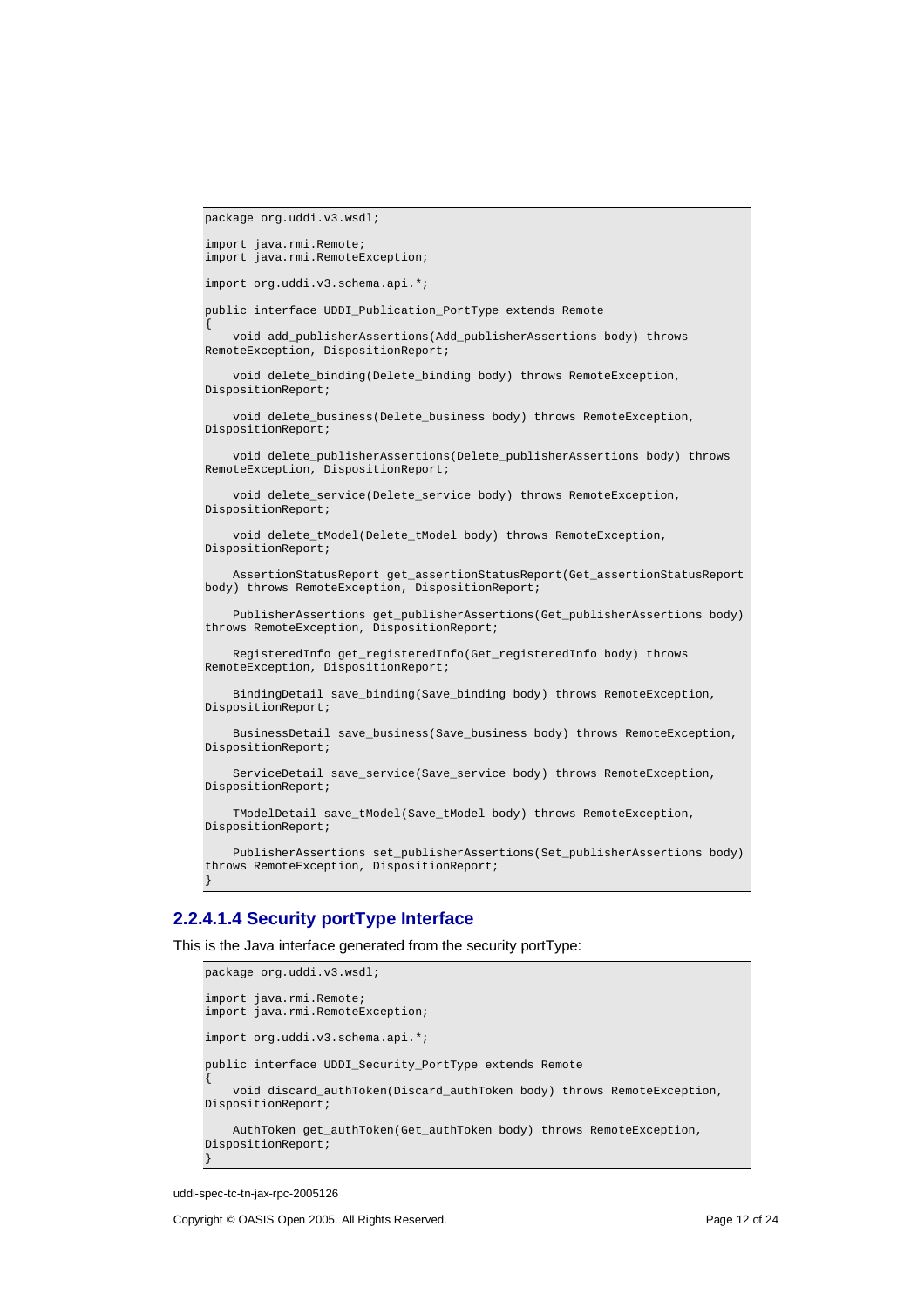### **2.2.4.1.5 Custody Transfer portType Interface**

This is the Java interface generated from the custody transfer portType:

```
package org.uddi.v3.wsdl;
import java.rmi.Remote;
import java.rmi.RemoteException;
import org.uddi.v3.schema.api.DispositionReport;
import org.uddi.v3.schema.custody.*;
public interface UDDI_CustodyTransfer_PortType extends Remote
{
    void discard_transferToken(Discard_transferToken body) throws
RemoteException, DispositionReport;
   TransferToken get_transferToken(Get_transferToken body) throws
RemoteException, DispositionReport;
   void transfer custody(Transfer custody body) throws RemoteException,
DispositionReport;
   void transfer_entities(Transfer_entities body) throws RemoteException,
DispositionReport;
}
```
## **2.2.4.1.6 Subscription portType Interface**

This is the Java interface generated from the subscription portType:

```
package org.uddi.v3.wsdl;
import java.rmi.Remote;
import java.rmi.RemoteException;
import org.uddi.v3.schema.api.DispositionReport;
import org.uddi.v3.schema.sub.*;
public interface UDDI_Subscription_PortType extends Remote
{
    void delete_subscription(Delete_subscription body) throws
RemoteException, DispositionReport;
    SubscriptionResultsList get_subscriptionResults(Get_subscriptionResults
body) throws RemoteException, DispositionReport;
    Subscriptions get_subscriptions(Get_subscriptions body) throws
RemoteException, DispositionReport;
   Subscriptions save subscription(Save subscription body) throws
RemoteException, DispositionReport;
}
```
### **2.2.4.2 Code Generated from Schema**

This section contains one example of each type of class generated from the UDDI schemas.

The implementation details have been removed, only the aspects relevant to the programming model are shown.

## **2.2.4.2.1 Request**

This is the Java class corresponding to the find\_business request:

```
package org.uddi.v3.schema.api;
public class Find_business
{
   public Find_business() {…}
```

```
uddi-spec-tc-tn-jax-rpc-2005126
```
Copyright © OASIS Open 2005. All Rights Reserved. Page 13 of 24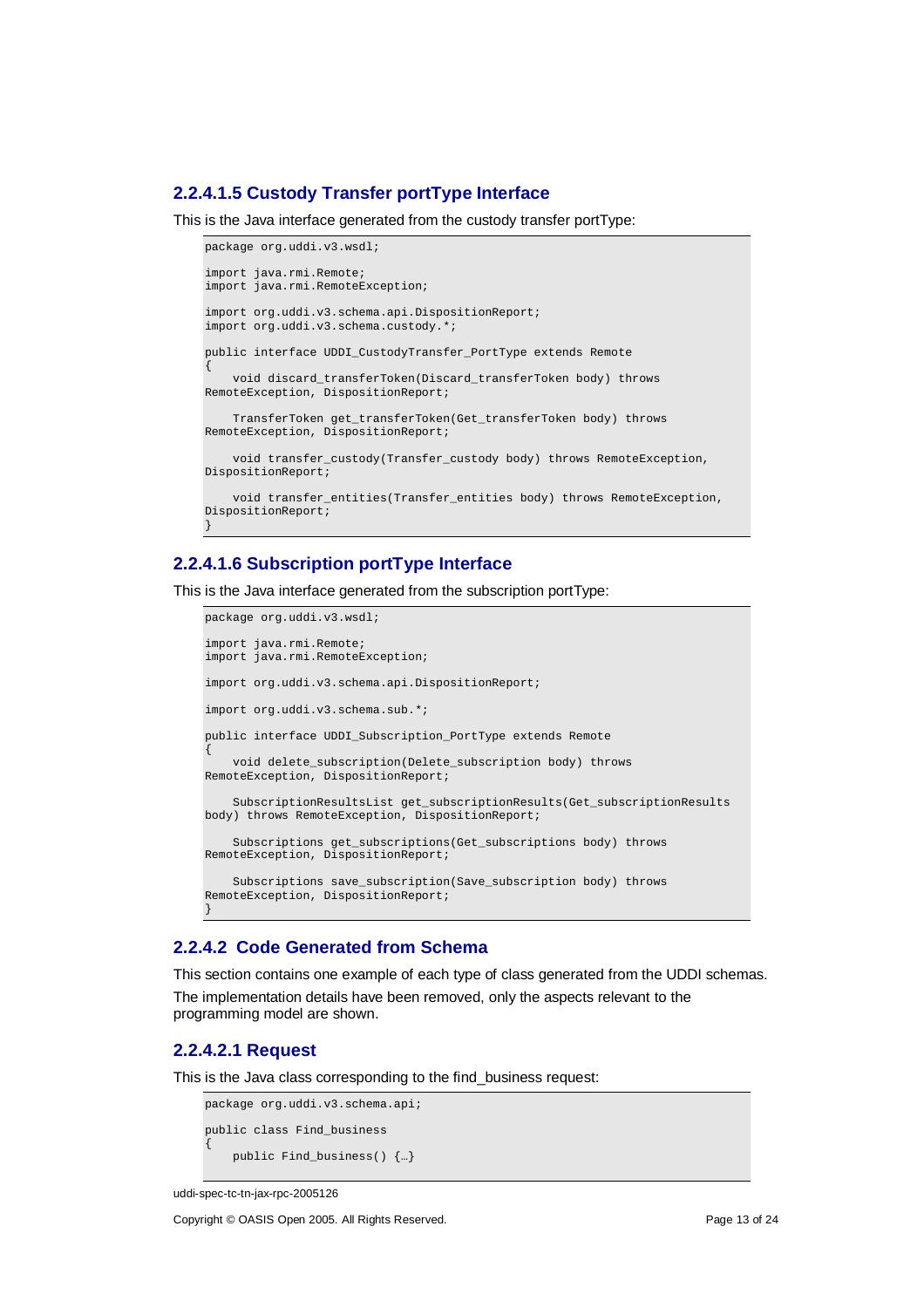```
public Integer getMaxRows() {…}
public void setMaxRows(Integer) {…}
public Integer getListHead() {…}
public void setListHead(Integer) {…}
public String getAuthInfo() {…}
public void setAuthInfo(String) {…}
public FindQualifiers getFindQualifiers() {…}
public void setFindQualifiers(FindQualifiers) {…}
public Name[] getName() {…}
public void setName(Name[]) {…}
public IdentifierBag getIdentifierBag() {…}
public void setIdentifierBag(IdentifierBag) {…}
public CategoryBag getCategoryBag() {…}
public void setCategoryBag(CategoryBag) {…}
public TModelBag getTModelBag() {…}
public void setTModelBag(TModelBag) {…}
public Find_tModel getFind_tModel() {…}
public void setFind_tModel(Find_tModel) {…}
public DiscoveryURLs getDiscoveryURLs() {…}
public void setDiscoveryURLs(DiscoveryURLs) {…}
public Find_relatedBusinesses getFind_relatedBusinesses() {…}
public void setFind_relatedBusinesses(Find_relatedBusinesses) {…}
```
### **2.2.4.2.2 Response**

}

This is the Java class corresponding to the businessList response:

```
package org.uddi.v3.schema.api;
public class BusinessList
{
   public BusinessList() {…}
   public Boolean getTruncated() {…}
   public void setTruncated(Boolean) {…}
   public ListDescription getListDescription() {…}
   public void setListDescription(ListDescription) {…}
   public BusinessInfos getBusinessInfos() {…}
    public void setBusinessInfos(BusinessInfos) {…}
}
```
## **2.2.4.2.3 DispositionReport**

uddi-spec-tc-tn-jax-rpc-2005126 This is the Java class corresponding to dispositionReport, which is now used only to return fault information:

Copyright © OASIS Open 2005. All Rights Reserved. Page 14 of 24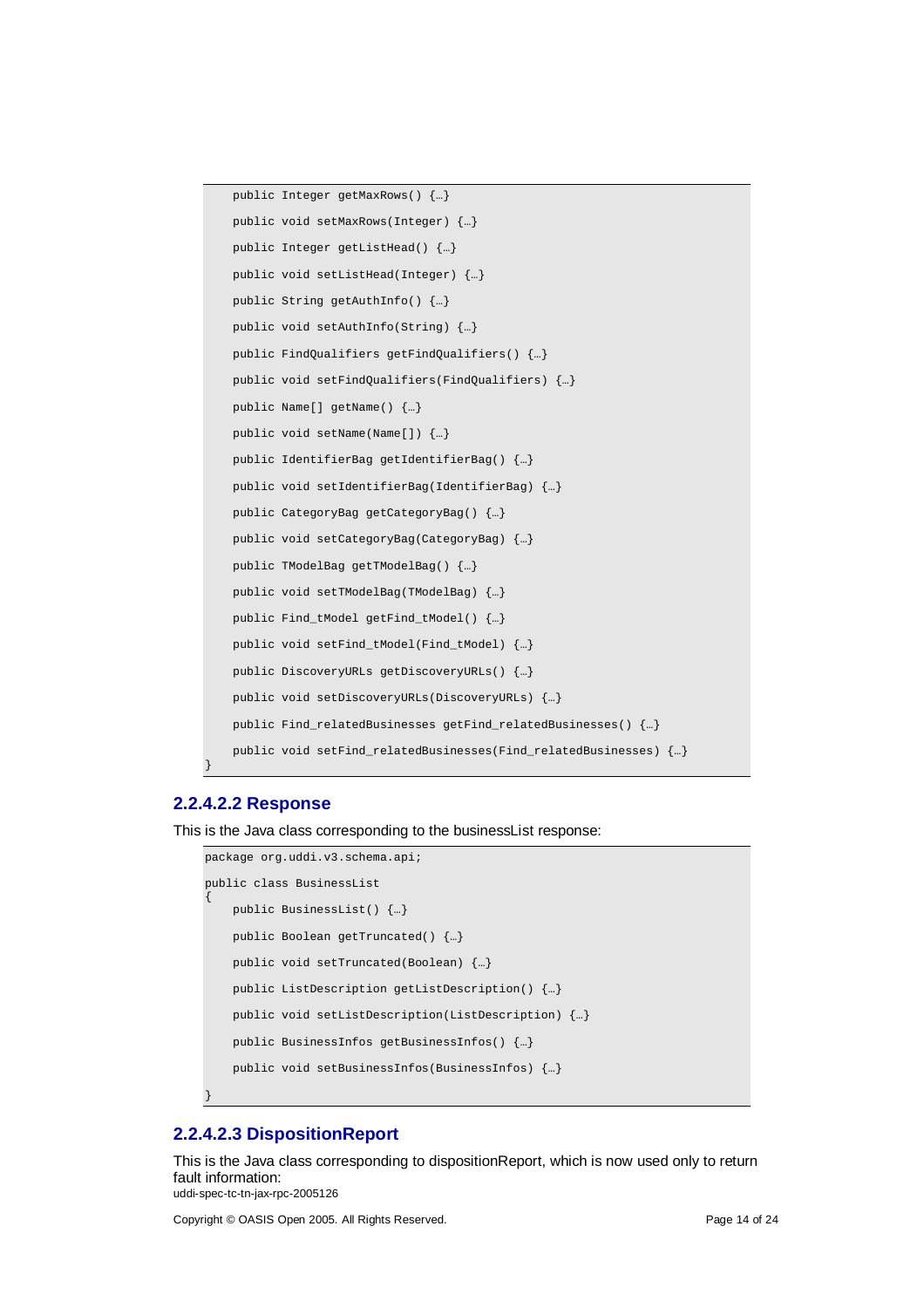```
package org.uddi.v3.schema.api;
public class DispositionReport extends Exception
{
    public DispositionReport(Boolean, Result[]) {…}
   public Boolean getTruncated() {…}
   public Result[] getResult() {…}
}
```
### **2.2.4.2.4 String with Attribute**

This is the Java class corresponding to accessPoint:

```
package org.uddi.v3.schema.api;
public class AccessPoint
{
   public AccessPoint() {…}
   public String getUseType() {…}
   public void setUseType(String) {…}
   public String get_value() {…}
   public void set_value(String) {…}
}
```
## **2.2.4.2.5 Enumeration**

This is the Java class corresponding to completionStatus:

```
package org.uddi.v3.schema.api;
public class CompletionStatus
{
   protected CompletionStatus(String value) {…}
    public static final String _value1 = "status:complete";
    public static final String _value2 = "status:fromKey_incomplete";
    public static final String _value3 = "status:toKey_incomplete";
   public static final CompletionStatus value1 = new
CompletionStatus(_value1);
   public static final CompletionStatus value2 = new
CompletionStatus(_value2);
   public static final CompletionStatus value3 = new
CompletionStatus(_value3);
   public java.lang.String getValue(){…}
   public int hashCode() {…}
    // The following are not required by the spec. but are in the examples
   public static CompletionStatus fromValue(String value)
          throws IllegalArgumentException {…}
   public static CompletionStatus fromString(String value)
          throws IllegalArgumentException {…}
   public String toString(){…}
   public boolean equals(Object obj) {…}
}
```


uddi-spec-tc-tn-jax-rpc-2005126

Copyright © OASIS Open 2005. All Rights Reserved. Page 15 of 24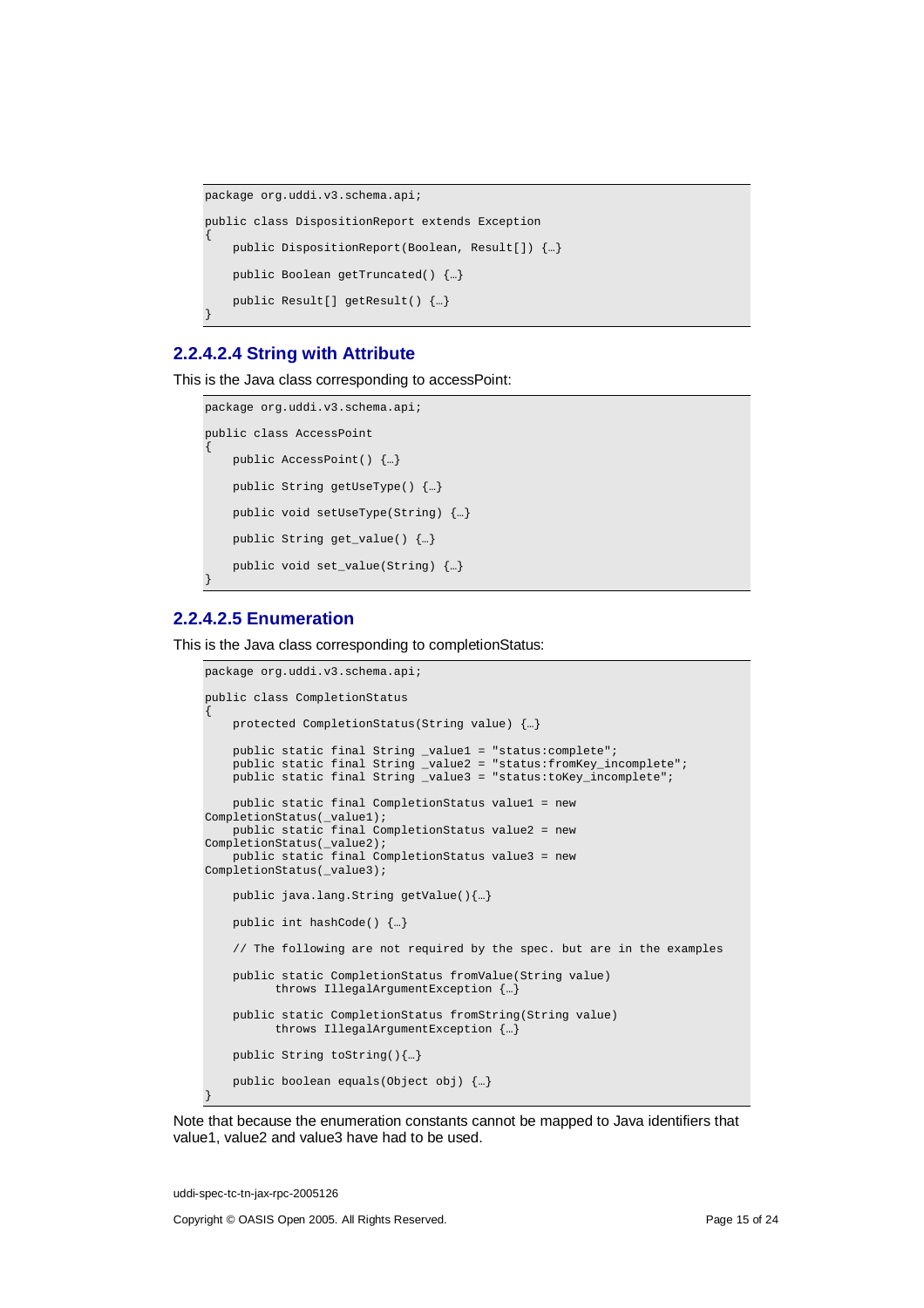## **2.3 Discussion**

## **2.3.1 Assumptions**

It is assumed that no outbound schema validation is required on the client as the generated code does not enforce checks such as maximum string length, or perform whitespace collapsing etc. Also, the removal of xsd:choice means that it is possible for developers to construct requests that will be rejected by the (assumed) schema validation that is performed in the server.

## **2.3.2 Other Comments**

## **2.3.2.1 Default Endpoint**

The generated service interface only supports the getPort methods that do not take parameters, and which return a stub preconfigured for the default endpoint. The service WSDL defined here contains dummy locations/endpoints but UDDI registry providers could choose to provide a customized version of the service WSDL with the correct endpoints specified and generate code from that customized WSDL, in which case the default configuration would (presumably) be correct.

There is a standard property that can be set to change the endpoint.

## **2.3.2.2 Enumeration Values**

A better mapping to Java of completionStatus would be obtained if the enumeration constants were simple strings that did not include the ':' character, for example "complete" rather than "status:complete".

## **2.4 Example**

This section contains a simple example that shows how to make a find business request, in a J2SE environment, and access the response. The code of the main method is as follows:

```
public static void main(String[] args)
{
    try
    {
        UDDI Inquiry PortType inquiryPort = qetInquiryPort(arqs[0]);
        if (inquiryPort != null)
        {
            Find business findBusinessRequest = buildFindBusinessRequest();
            if (findBusinessRequest != null)
            {
                try
                 {
                     BusinessList businessList =
                               inquiryPort.find_business(findBusinessRequest);
                     if (businessList != null)
                     {
                         printBusinessList(businessList);
                     }
                 }
                catch (RemoteException re)
                 {
                     re.printStackTrace(System.err);
                 }
                catch (DispositionReport dr)
                 {
                     dr.printStackTrace(System.err);
                 }
            }
        }
    }
    catch (ServiceException serviceException)
    {
        serviceException.printStackTrace(System.err);
```
uddi-spec-tc-tn-jax-rpc-2005126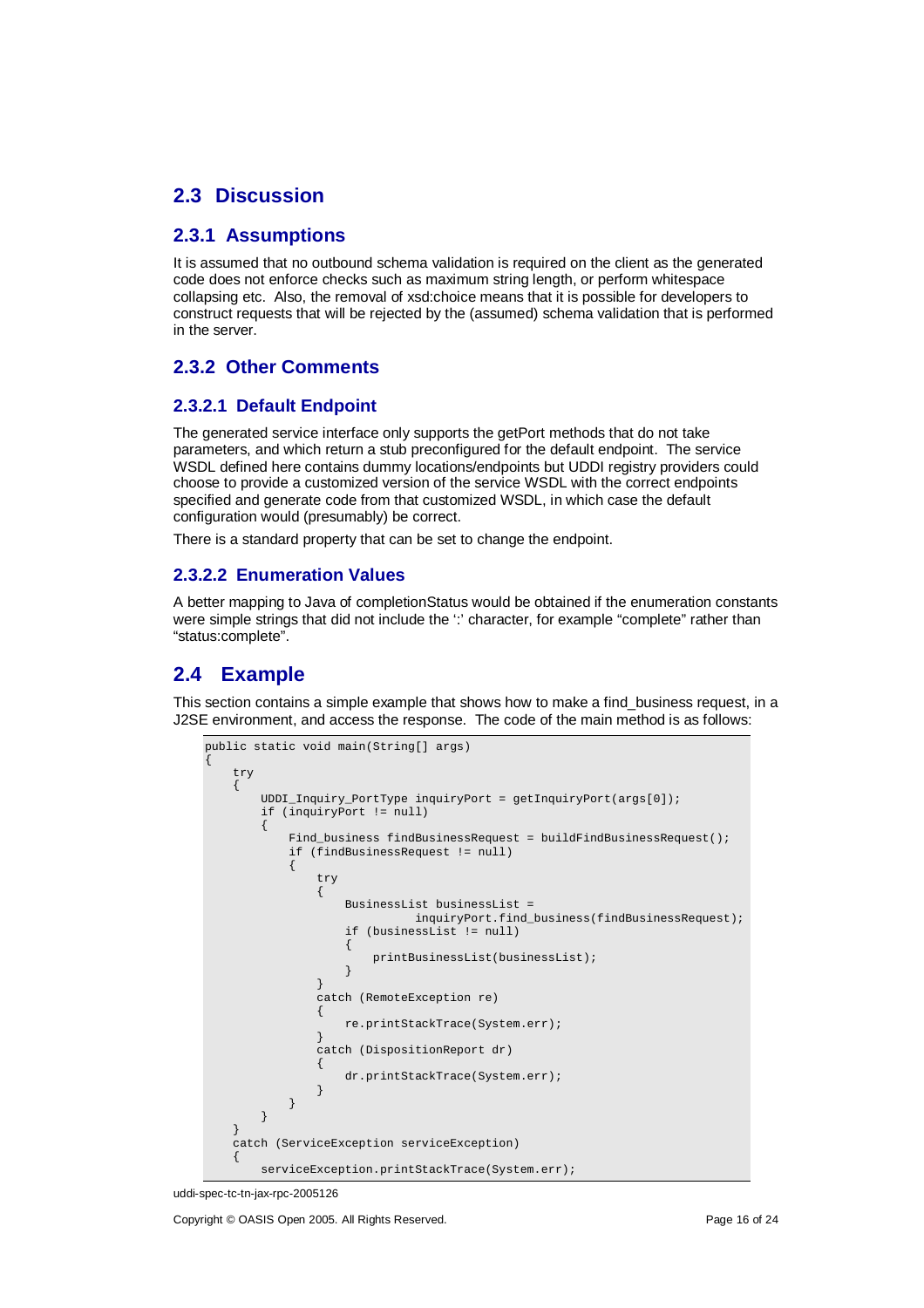The first thing the method does is to call the getInquiryPort method, which isolates the remaining code from the details of how to obtain the appropriate stub, whether in the J2SE or J2EE environments etc. This particular implementation of the method shows how to obtain a pre-generated stub in the J2SE environment:

```
private static UDDI_Inquiry_PortType getInquiryPort(String inquiryURL) throws
.<br>ServiceException
{
    UDDI_Inquiry_PortType inquiryPort = null;
    ServiceFactory serviceFactory = ServiceFactory.newInstance();
    if (serviceFactory != null)
    {
        Service service = serviceFactory.loadService(UDDI_Service.class);
        if (service != null)
        {
            UDDI_Service uddiService = (UDDI_Service)service;
            inquiryPort = uddiService.getUDDI_Inquiry_Port();
            Stub genericInquiryStub = (Stub)(inquiryPort);
            genericInquiryStub._setProperty(Stub.ENDPOINT_ADDRESS_PROPERTY,
                                             inquiryURL);
        }
    }
    return inquiryPort;
}
```
Note that a single argument is passed in which is the inquiry URL to be used. If stubs particular to a target registry were produced, this would be unnecessary as the default URL would presumably be set to the appropriate value.

Having obtained an instance of the inquiry port, the application then calls a method to construct a find\_business request:

```
private static Find_business buildFindBusinessRequest()
{
    Find_business findBusinessRequest = new Find_business();
    Integer maxRows = new Integer(3);
    findBusinessRequest.setMaxRows(maxRows);
   String[] findQualifierArray = new String[1];
    findQualifierArray[0] = "approximateMatch";
    FindQualifiers findQualifiers = new FindQualifiers();
    findQualifiers.setFindQualifier(findQualifierArray);
    findBusinessRequest.setFindQualifiers(findQualifiers);
   Name name = new Name();
   name.set_value("I%");
   Name[] n = new Name[1];
   names[0] = name;findBusinessRequest.setName(names);
    return findBusinessRequest;
}
```
The request that is returned is equivalent to the following:

```
<find_business maxRows="3" xmlns="urn:uddi-org:api_v3">
    <findQualifiers>
        <findQualifier>approximateMatch</findQualifier>
    </findQualifiers>
    <name>I%</name>
</find_business>
```
The find\_business method is then called, with the request as the single parameter. The remainder of the code shows how to access the results of the call:

```
private static void printBusinessList(BusinessList businessList)
{
    if (businessList != null)
    {
        Boolean truncated = businessList.getTruncated();
        if (truncated != null)
        {
            System.out.println("truncated is " + truncated);
        }
```
} }

uddi-spec-tc-tn-jax-rpc-2005126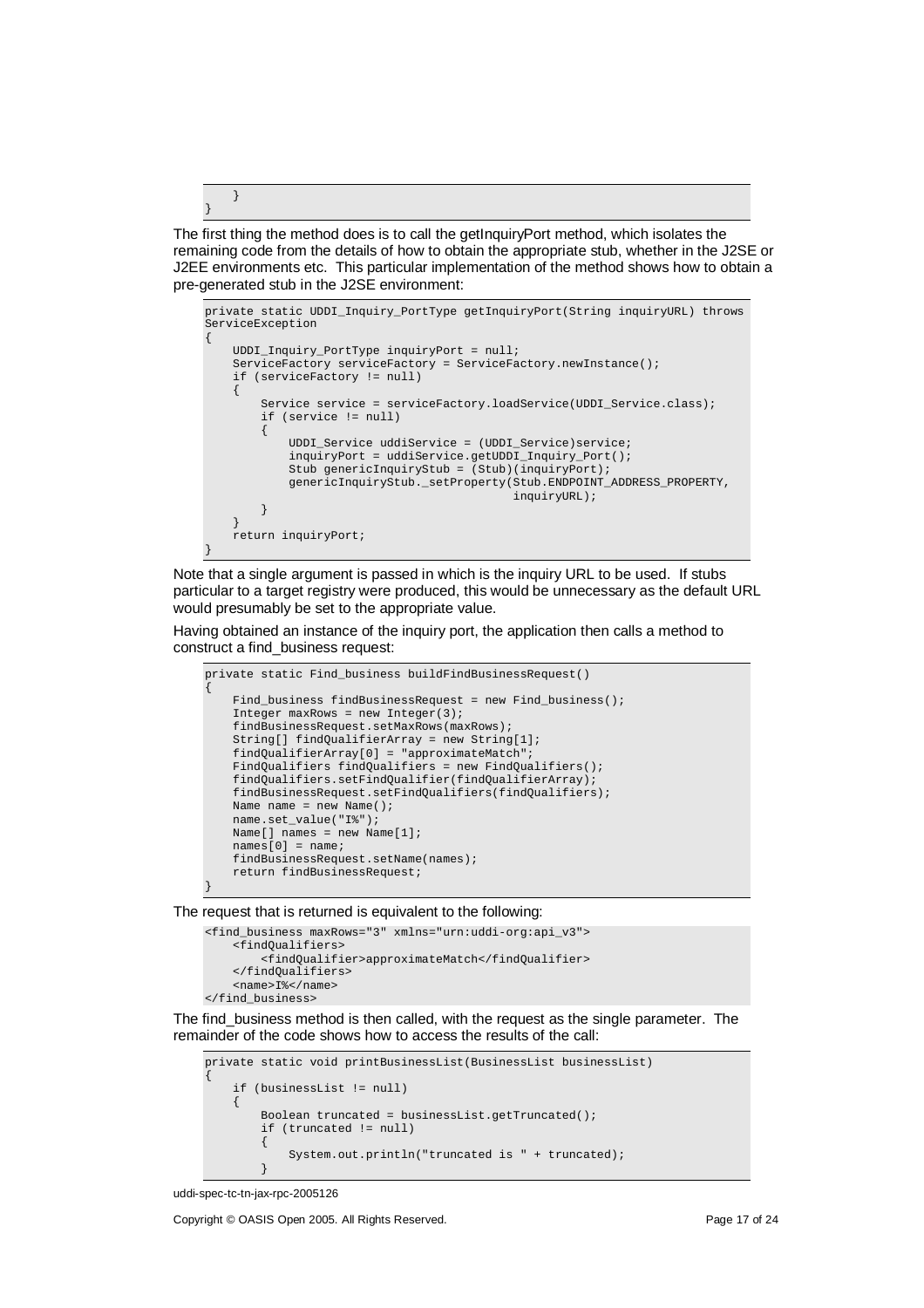```
\texttt{ListDescription}\textcolor{black}{|}{\hspace{1.5pt}}{\textbf{ListDescription}}\textcolor{black}{|}{\hspace{1.5pt}}{\textbf{listDescription}}\textcolor{black}{|}{\hspace{1.5pt}}{\textbf{listDescription}}\textcolor{black}{|}{\hspace{1.5pt}}{\textbf{listDescription}}\textcolor{black}{|}{\hspace{1.5pt}}{\textbf{listDescription}}\textcolor{black}{|}{\hspace{1.5pt}}{\textbf{listDescription}}\textcolor{black}{|}{\hspace{1.5pt}}{\textbf{listDescription}}\textcolor{black}{|}{\hspace{1.5pt}}{\textbf{list>Description}}\textcolor{black}{|}{\hspace{1.5pt}}{\textbf{listif (listDescription != null)
          {
                System.out.println("Have got listDescription:");
                System.out.println("includeCount is "
                                         listDescription.getIncludeCount());
                System.out.println("actualCount is
                                         listDescription.getActualCount());
                System.out.println("listHead is " +
                                         .<br>listDescription.getListHead());
          }
          BusinessInfos businessInfos = businessList.getBusinessInfos();
          if (businessInfos != null)
          {
                printBusinessInfos(businessInfos);
          }
     }
}
private static void printBusinessInfos(BusinessInfos businessInfos)
{
     if (businessInfos != null)
     {
          BusinessInfo[] businessInfoArray = businessInfos.getBusinessInfo();
          if (businessInfoArray != null)
           {
                int businessInfoArraySize = businessInfoArray.length;
                if (businessInfoArraySize > 0)
                {
                     for (int i = 0; i < businessInfoArraySize; i++)
                      {
                           printBusinessInfo(businessInfoArray[i]);
                      }
                }
          }
     }
}
private static void printBusinessInfo(BusinessInfo businessInfo)
{
     if (businessInfo != null)
     {
          System.out.println("businessInfo:");
           URI businessKey = businessInfo.getBusinessKey();
           if (businessKey != null)
          {
               System.out.println("\tbusinessKey is " + businessKey);
           }
          Name[] names = businessInfo.getName();
          if (names != null)
          {
                printNames("\t", names);
           }
          Description[] descriptions = businessInfo.getDescription();
          if (descriptions != null)
          {
                printDescriptions("\t", descriptions);
           }
          ServiceInfos serviceInfos = businessInfo.getServiceInfos();
          if (serviceInfos != null)
          {
                printServiceInfos(serviceInfos);
          }
     }
}
private static void printNames(String indent, Name[] names)
{
     if (names != null)
     {
          int size = names.length;
          if (size > 0){
                for (int i = 0; i < size; i++)
                {
```
uddi-spec-tc-tn-jax-rpc-2005126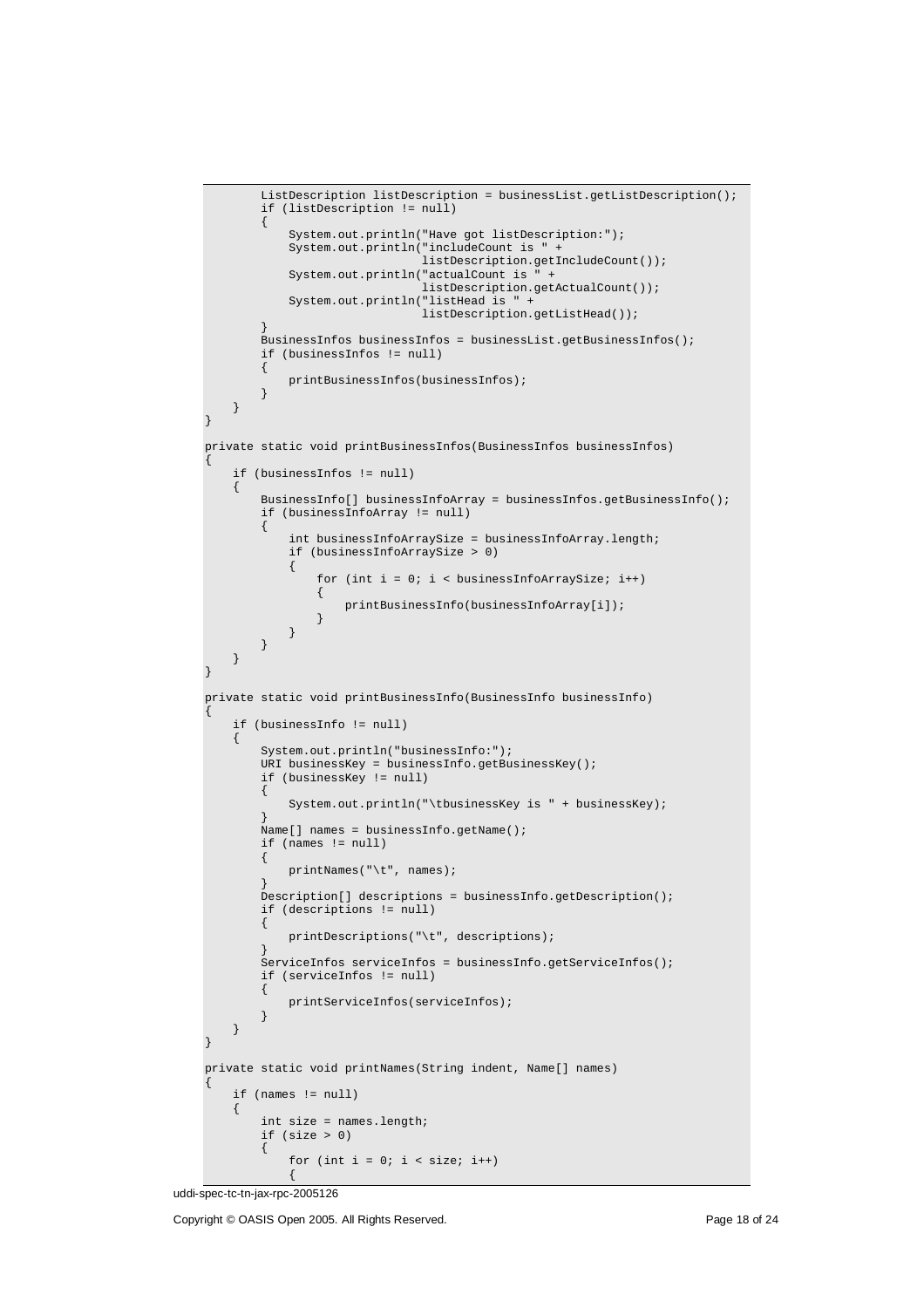```
printName(indent, names[i]);
            }
        }
   }
}
private static void printName(String indent, Name name)
{
    if (name != null)
    {
        System.out.println(indent + "name:");
        String lang = name.getLang();
        if (lang != null)
        {
            System.out.println(indent + "\tlang is " + lang);
        }
        String value = name.get_value();
        if (value != null)
        {
            System.out.println(indent + "\tvalue is " + value);
        }
    }
}
private static void printDescriptions(String indent, Description[]
descriptions)
{
    if (descriptions != null)
    {
        int size = descriptions.length;
        if (size > 0)
        {
            for (int i = 0; i < size; i++){
                printDescription(indent, descriptions[i]);
            }
        }
   }
}
private static void printDescription(String indent, Description description)
{
    if (description != null)
    {
        System.out.println(indent + "description:");
        String lang = description.getLang();
        if (lang != null)
        {
            System.out.println(indent + "\tlang is " + lang);
        }
        String value = description.get_value();
        if (value != null)
        {
            System.out.println(indent + "\tvalue is " + value);
        }
    }
}
private static void printServiceInfos(ServiceInfos serviceInfos)
{
    if (serviceInfos != null)
    {
        ServiceInfo[] serviceInfoArray = serviceInfos.getServiceInfo();
        if (serviceInfoArray != null)
        {
            int serviceInfoArraySize = serviceInfoArray.length;
            if (serviceInfoArraySize > 0)
            {
                for (int i = 0; i < serviceInfoArraySize; i++)
                {
                    printServiceInfo(serviceInfoArray[i]);
                }
            }
        }
```
uddi-spec-tc-tn-jax-rpc-2005126

}

Copyright © OASIS Open 2005. All Rights Reserved. Page 19 of 24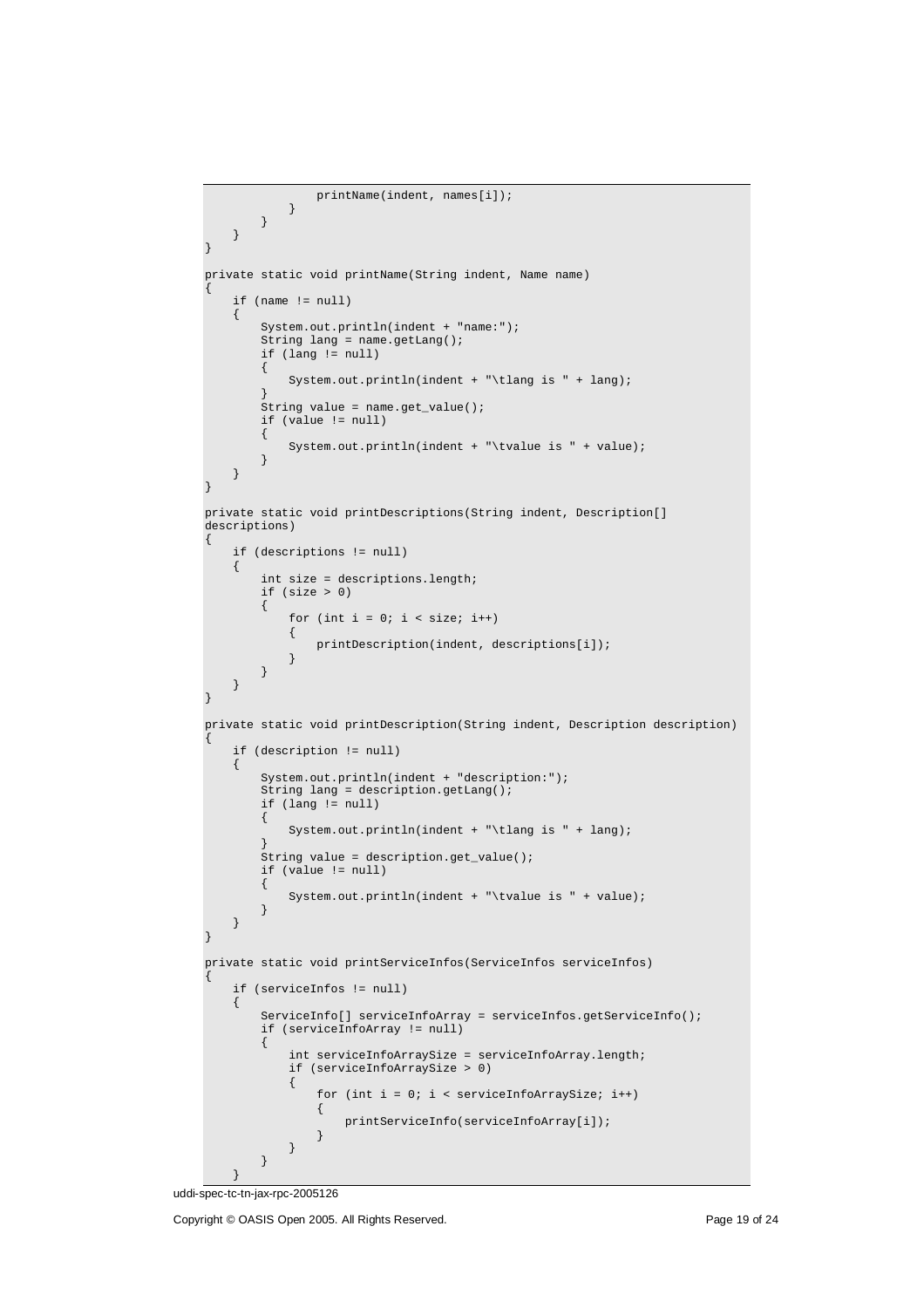```
}
private static void printServiceInfo(ServiceInfo serviceInfo)
{
    if (serviceInfo != null)
    {
        System.out.println("\tserviceInfo:");
        URI serviceKey = serviceInfo.getServiceKey();
        if (serviceKey != null)
        {
            System.out.println("\t\tserviceKey is " + serviceKey);
        }
        URI businessKey = serviceInfo.getBusinessKey();
        if (businessKey != null)
        \{System.out.println("\t\tbusinessKey is " + businessKey);
        }
        Name[] names = serviceInfo.getName();
        if (names != null)
        {
            printNames("\t\t", names);
       }
   }
}
```
uddi-spec-tc-tn-jax-rpc-2005126

Copyright © OASIS Open 2005. All Rights Reserved. Page 20 of 24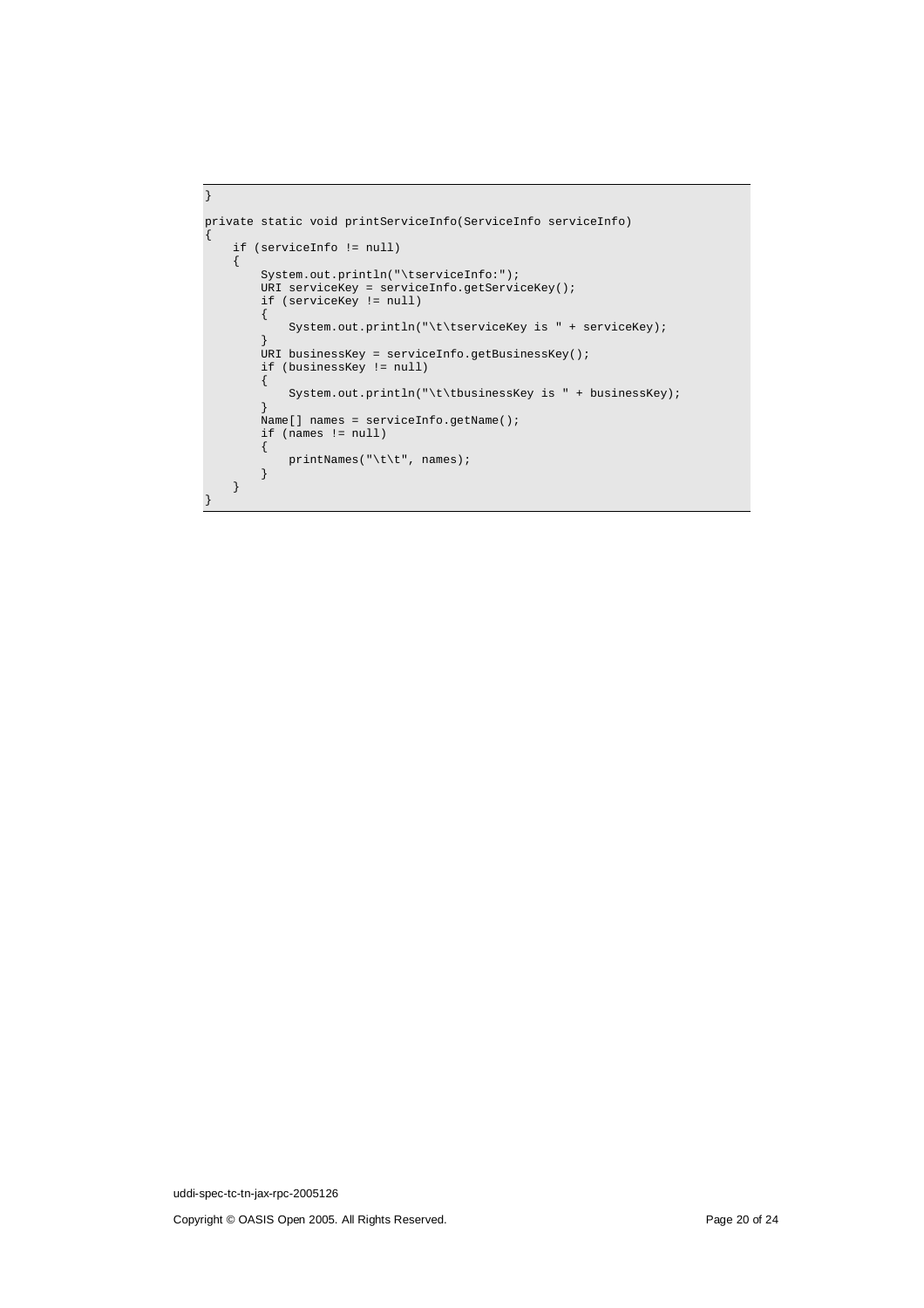# **3 References**

## **3.1 Normative**

**[RFC2119]** S. Bradner, Key words for use in RFCs to Indicate Requirement Levels, http://www.ietf.org/rfc/rfc2119.txt, IETF RFC 2119, March 1997.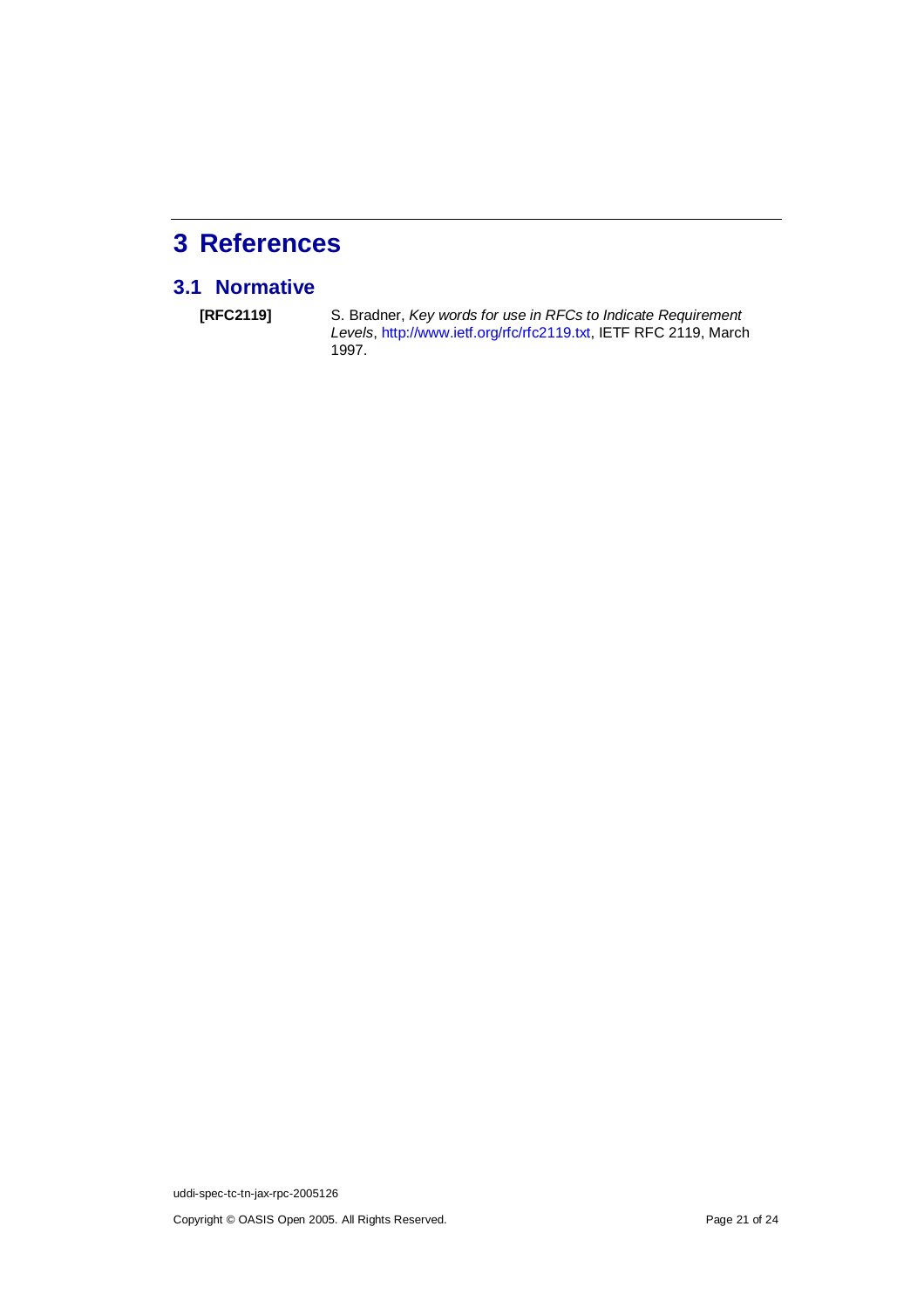# **Appendix A. Acknowledgments**

The following individuals were members of the committee during the development of this technical note:

• Andrew Hately

Ian Hodges of IBM also provided helpful comments on an earlier draft of this Technical Note.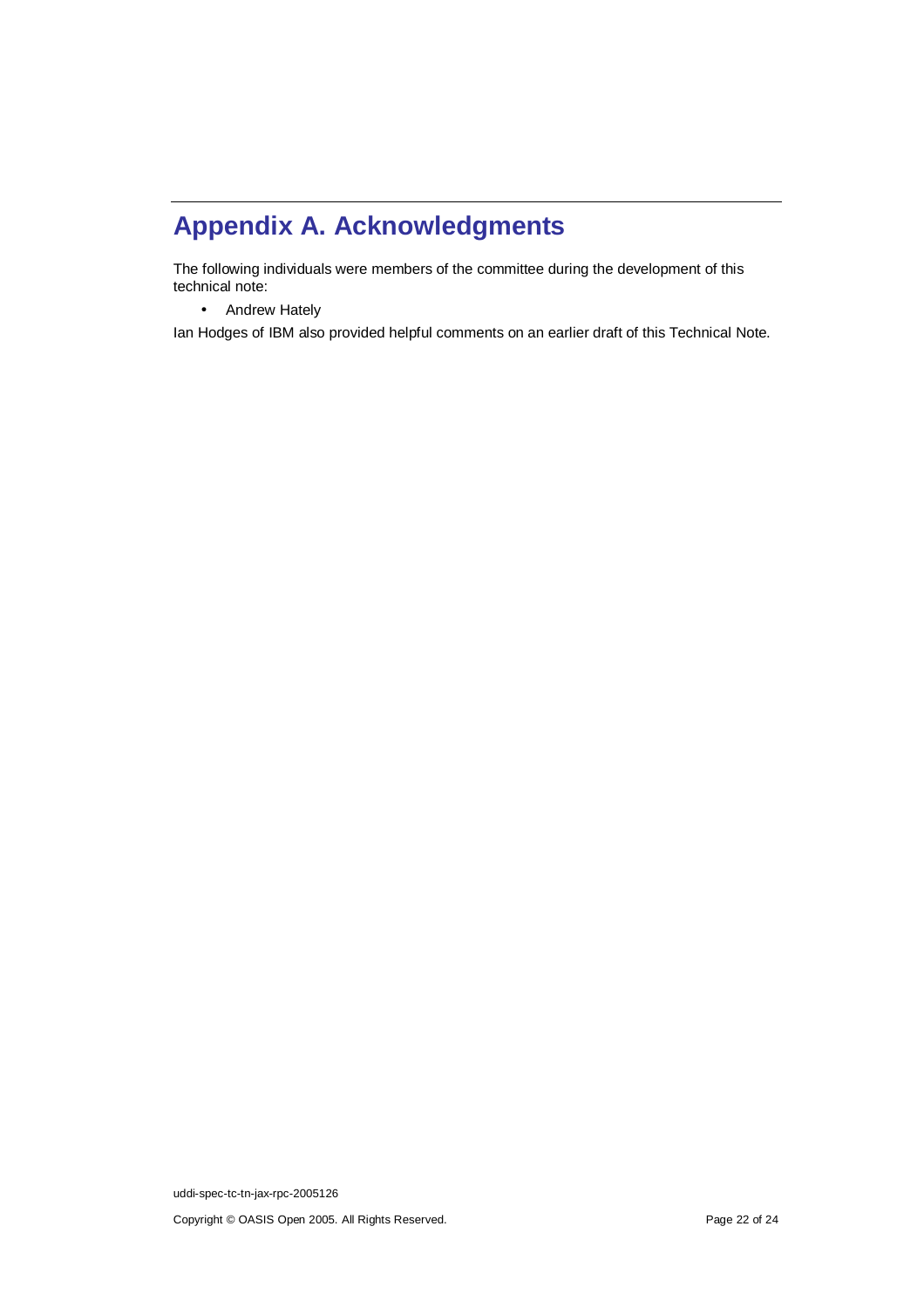# **Appendix B. Revision History**

| Rev | <b>Date</b>                      | By Whom       | What                                                      |
|-----|----------------------------------|---------------|-----------------------------------------------------------|
| 0.1 | July 16 <sup>th</sup> 2004       | John Colgrave | Initial draft for TC discussion.                          |
| 0.2 | August 11 <sup>th</sup><br>2004  | John Colgrave | Some changes removed following the<br>approval of CR-078. |
| 0.3 | December 7 <sup>th</sup><br>2004 | John Colgrave | Updated following TC review.                              |